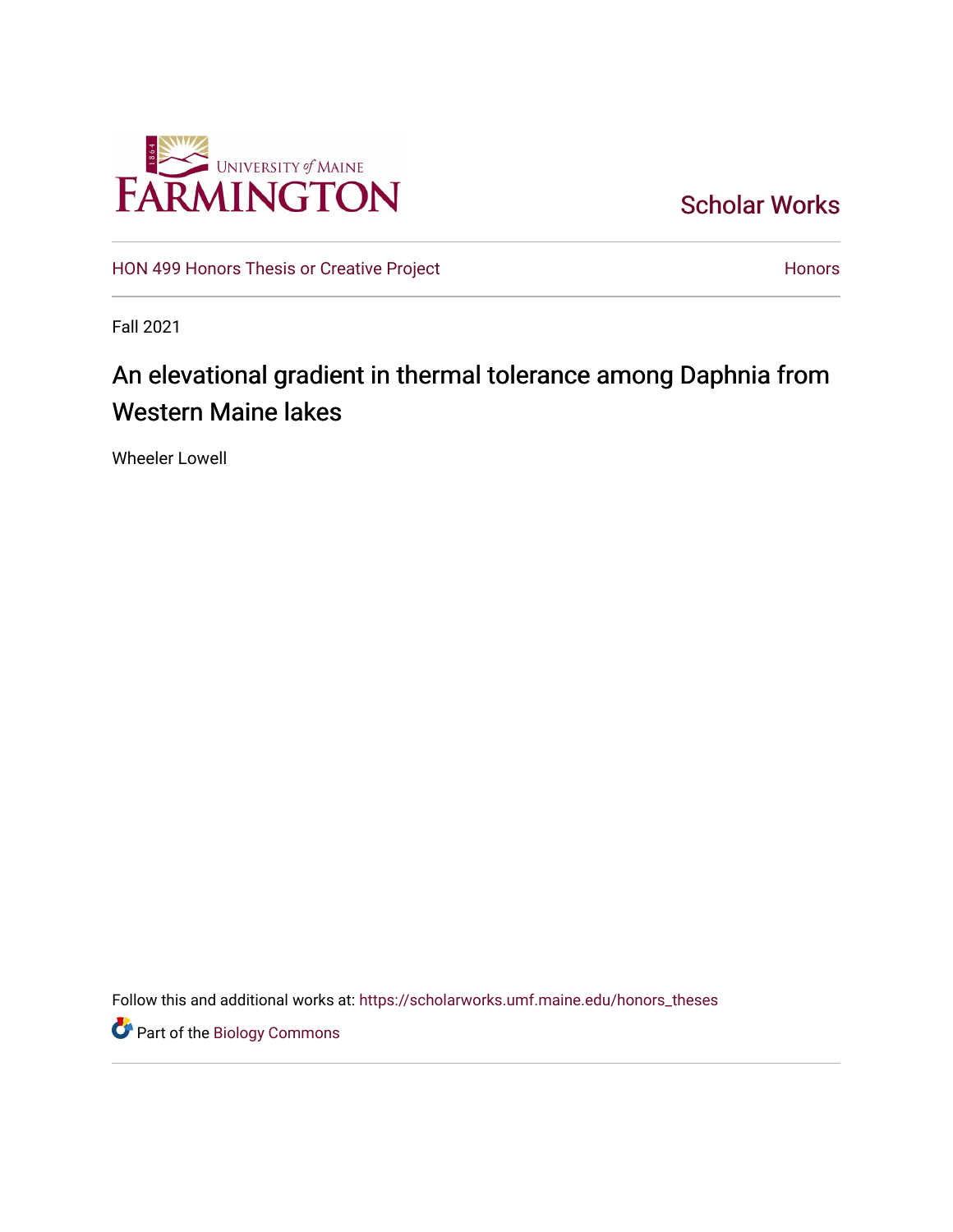# An elevational gradient in thermal tolerance among *Daphnia* from Western Maine lakes

Wheeler Lowell

Submitted in partial fulfillment of the requirements for the University Honors Scholar Designation

January 28, 2021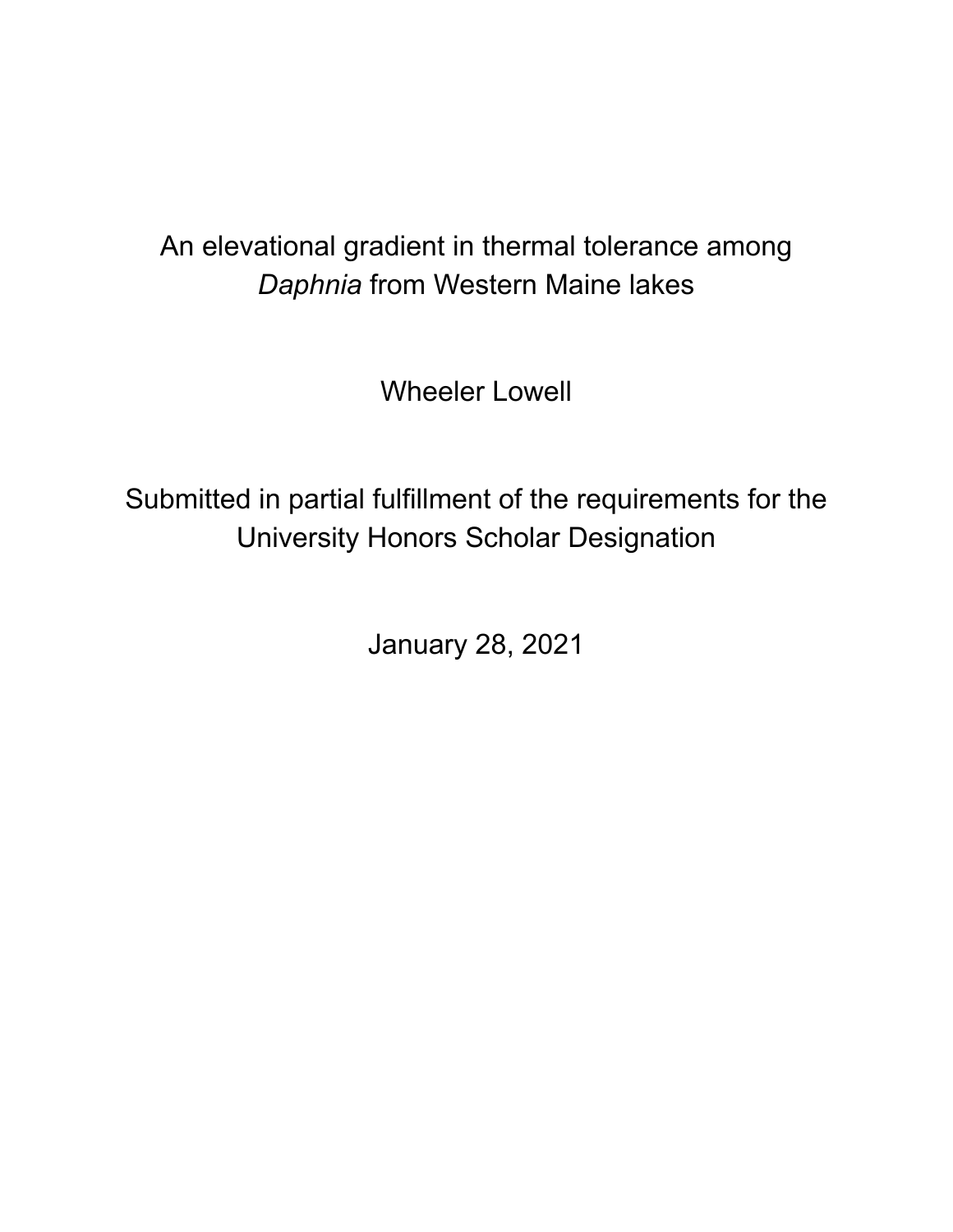#### **ABSTRACT**

 With climate change threatening biodiversity worldwide, it is important to understand species' physiological responses to changing thermal environments. This study examined whether thermal tolerance (measured as time to immobilization,  ${\mathsf T}_{\mathsf{imm}}$ ) in the zooplankton *Daphnia catawba* and *D. schødleri* varied along an elevational gradient in Western Maine. Specimens collected from five lakes were subjected to heat stress trials to look for inter-population variation. Thermal tolerance was strongly correlated with several elevation-driven lake temperature variables, with the percent of variation explained ranging from 13-37%. *Daphnia* from cooler, high-elevation lakes were more sensitive to elevated temperatures. While latitudinal gradients have been examined extensively, this study represents one of the first records of an elevational gradient in thermal response in *Daphnia*, and marks an essential first step in establishing whether local adaptation in response to changing temperatures will be possible in this system.

#### **INTRODUCTION**

 Climate change is impacting species and ecosystems worldwide (Root et al. 2003, Parmesan and Yohe 2003, Niinemets et al. 2017, Sheldon 2019, Weiskopf et al. 2020). It is therefore important to understand species' physiological responses to changing thermal environments. Due to thermal inertia, freshwater organisms experience less dramatic short-term changes in temperature, and thus may be less adapted to thermal fluctuations, making them vulnerable to the increasing number of extreme temperature events stemming from climate change (Heino et al. 2009, Geerts et al. 2015b). This is acutely the case for poikilotherms (organisms incapable of regulating their internal temperature): because dissolved oxygen (DO) levels decline with rising temperatures, poikilotherms experience increased metabolic rates

Page | 1 Wheeler Lowell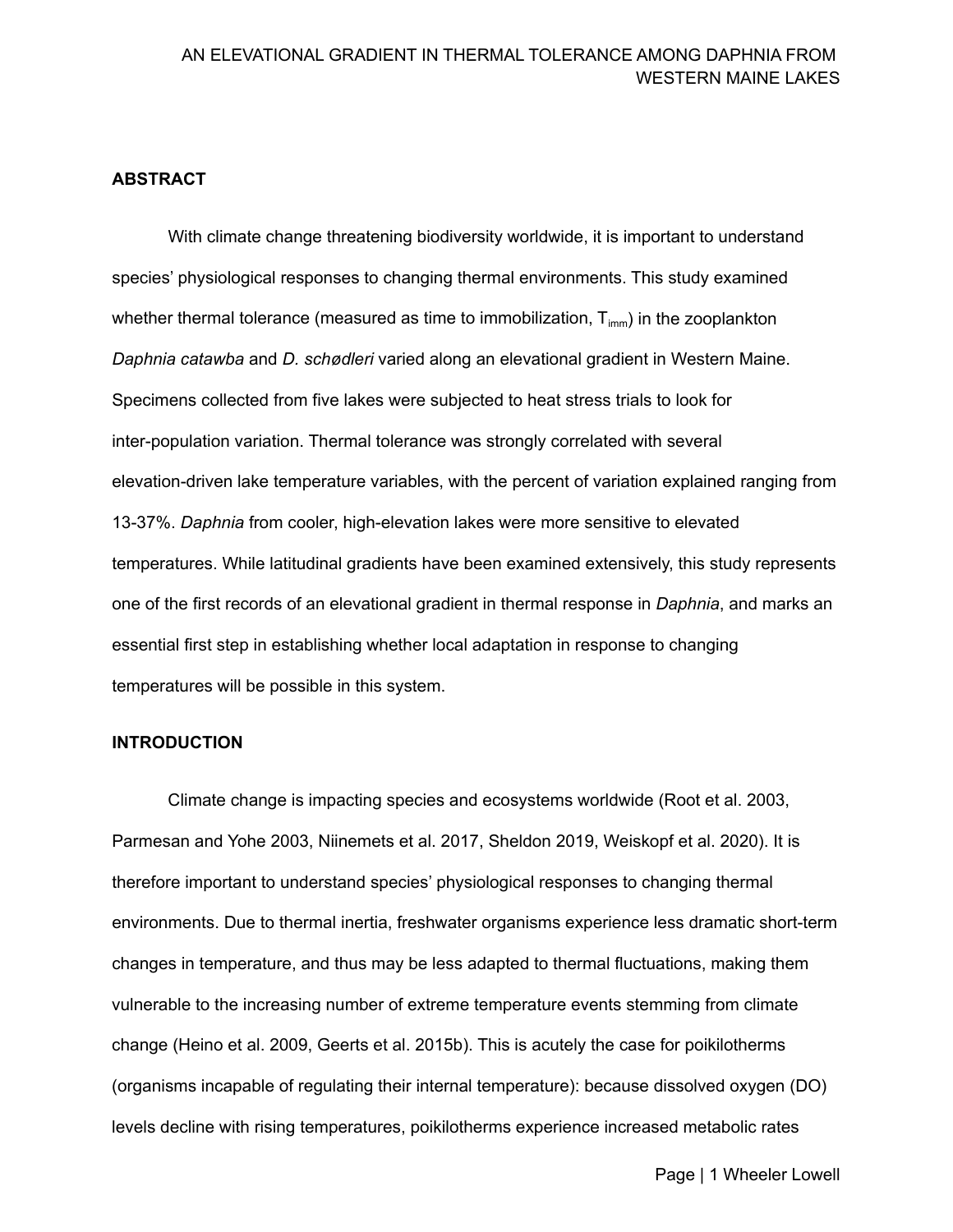under high temperatures while simultaneously suffering the effects of reduced DO (Zeis et al. 2004, Bruijning et al. 2018).

 Poikilotherms of the Cladoceran genus *Daphnia* are keystone grazers of phytoplankton and important elements of freshwater food webs, where they are consumed by planktivorous fish (Lampert 2006, Miner et al. 2012). As cyclic parthenogens, *Daphnia* maintain multiple discrete clonal lineages, reproducing asexually throughout most of the year and only switching to sexual reproduction under stressful conditions or at the end of the active season, when they produce resting eggs (ephippia), which can overwinter in lakebed sediments (Henning-Lucass et al. 2016).

 Interclonal variation in temperature tolerance has been documented in *Daphnia* (MacIsaac et al. 1985), even within the same lake (Werner et al. 2019). Where different clonal lineages are adapted to different temperatures, clonal frequency can vary over the course of the season (Carvalho and Crisp 1987). The presence of differently-adapted clones provides the resident variation necessary for *Daphnia* populations to undergo local adaptation, one mechanism which can underlie responses to climate change (Bruijning et al. 2018, Werner et al. 2019). Henning-Lucass et al. (2016) and Geerts et al. (2015a) compared 40-year-old post-ephippial clones with present-day specimens (a method known as resurrection ecology) and found modern individuals to be more heat-tolerant, suggesting microevolution to climate. Microevolution in response to temperature has been observed on even shorter timeframes (one to two seasons) by Van Doorslaer et al. (2009a,b) and Vanvelk et al. (2021). The rapidity of this response gives us reason to believe that individuals from populations in different thermal environments will show local adaptation to those conditions.

 Another source of variation responsive to temperature is phenotypic plasticity which, unlike local adaptation, is a non-genetic developmental response to the conditions in which an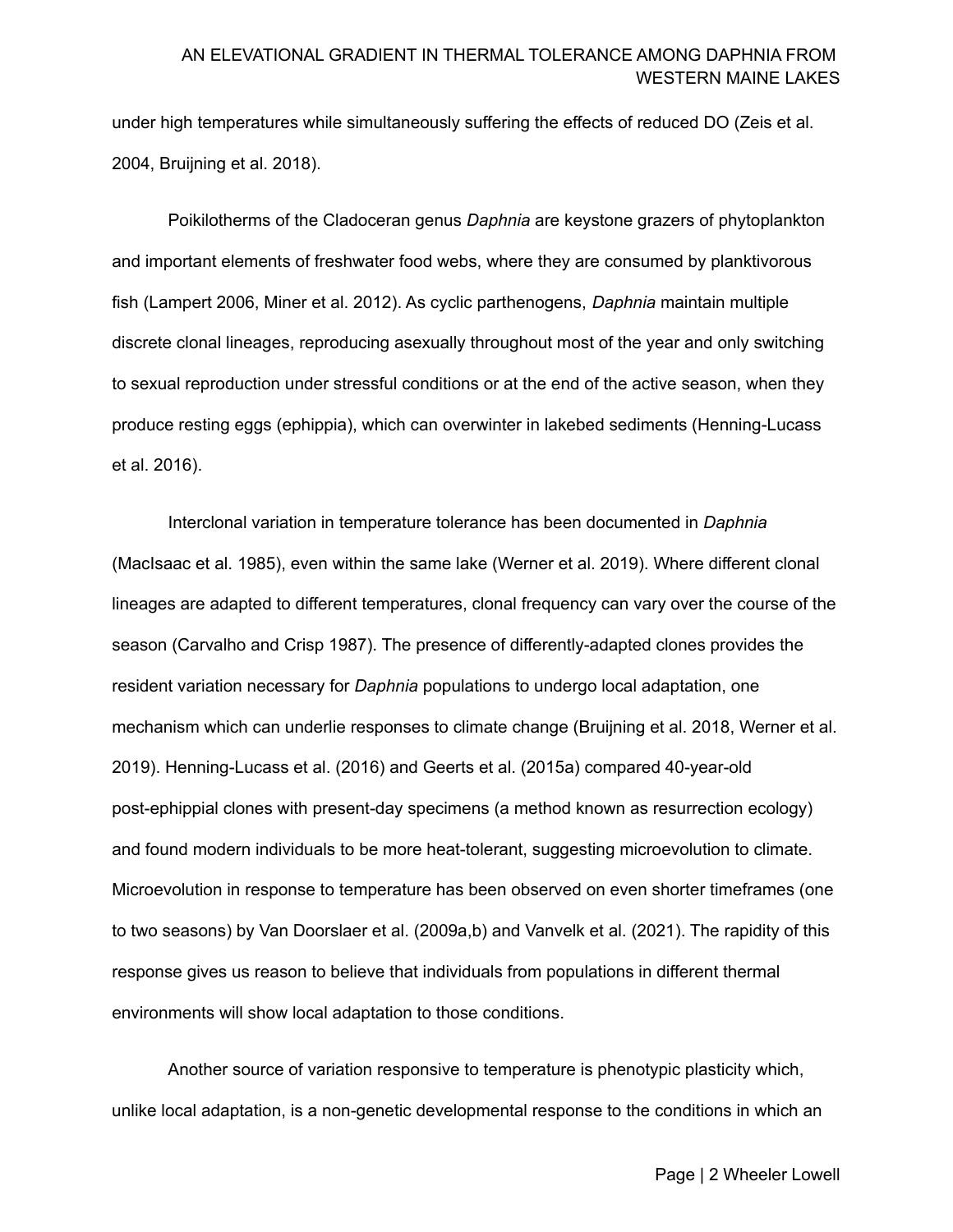organism matured. Multiple studies in *Daphnia* have demonstrated phenotypic plasticity through common garden experiments and acclimation to non-native temperatures (Carvalho 1987, Zeis et al. 2004, Yampolsky et al. 2014, and Brans et al. 2017 examining thermal tolerance in *D. magna*; Williams et al. 2012 examining thermal tolerance in *D. pulex;* and Vanvelk et al. 2021 examining both thermal tolerance and life-history fitness components in co-occurring *D. magna*, *D. pulicaria*, and *D. galeata*).

 Local adaptation and phenotypic plasticity are not mutually exclusive; indeed, they often co-occur (Yampolsky et al. 2014), and both contribute to how organisms respond physiologically to the thermal environment. However, before the effects of local adaptation and phenotypic plasticity can be disentangled, as they were by Williams et al. (2012) and Yampolsky et al. (2014), it must first be established that interpopulation variation in thermal tolerance is actually present within the scale of the study system.

 Prior studies in *Daphnia* have primarily focused on variations in thermal tolerance across broad latitudinal gradients, from continental (Williams et al. 2012, Geerts et al. 2015b) to global (Yampolsky et al. 2014) scales. In all cases, thermal tolerance was higher in warmer environments. These cross-latitudinal studies have been useful for establishing broad trends of thermal tolerance, but even latitudinally adjacent populations may experience different temperature regimes (Yampolsky et al. 2014), and local adaptation to these conditions has been shown to arise on very fine scales. Brans et al. (2017) found both local adaptation and phenotypic plasticity in *D. magna* sampled from 13 ponds along a 150 km urban-rural gradient in Flanders, Belgium, and Declerck et al. (2002) detected local adaptation in water bodies separated by less than five meters.

 Elevational gradients can provide similar extent in thermal variation as observed in latitudinal gradients, over much shorter geographic distances. Yet elevational gradients of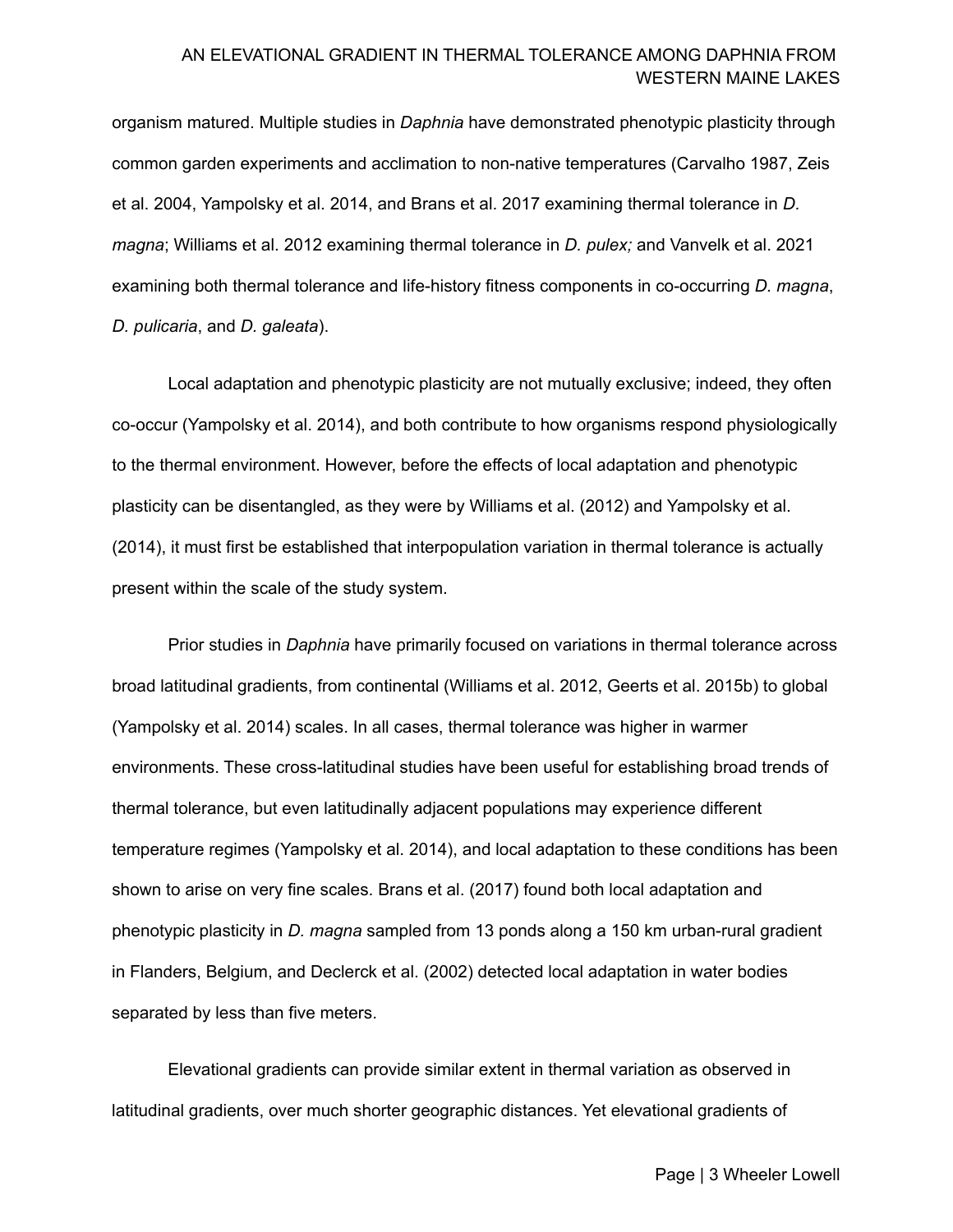thermal tolerance are understudied in aquatic systems. This is surprising, since habitats in close proximity have the potential to act as climate refugia or as source populations in the context of climate change. Haileselasie et al. (2016) have shown *Daphnia* to be highly capable of dispersing between glacial lakes (ca. 11 km maximal inter-lake distance). However, even with the potential for gene flow among geographically proximate lakes, genetic differentiation among *Daphnia* populations is common (Allen et al. 2010), highlighting the importance of studying the extent of local adaptation among populations of *Daphnia* in neighboring lakes.

 The foothills and mountains of Western Maine provide a suitable context in which to study local variation in thermal response, due to the geographic heterogeneity caused by the history of glaciation and the large number of lakes in close proximity. In this study, I examined the extent of variation in physiological response and thermal tolerance among *Daphnia* populations from high- and low-elevation lakes in Western Maine, and related it to local temperature regimes. Thermal tolerance was assessed using time to immobilization (T $_{\rm imm}$ ), the time until cessation of swimming activity in individuals exposed to lethal high temperatures. Acute measures like T $_{\sf imm}$  and lethal temperature (critical thermal maximum, or  $\textsf{CT}_\textsf{Max}$ ), have been noted to more closely track local temperature regimes than do life-history fitness components (growth, maturation, and fecundity), common metrics also used in studies of thermal response (Yampolsky et al. 2014).

 I expected that *Daphnia* from colder, high-elevation lakes would exhibit lower tolerance for acute temperature stress than their low-elevation congeners, paralleling observations from latitudinal studies. Differences in thermal tolerance, if subsequently shown to be at least in part due to local adaptation, could provide insight into the emerging question of whether freshwater aquatic species such as *Daphnia* will respond to climate change through latitudinal and elevational range shifts, or through rapid local microevolution *in situ* (Van Doorslaer et al. 2009b,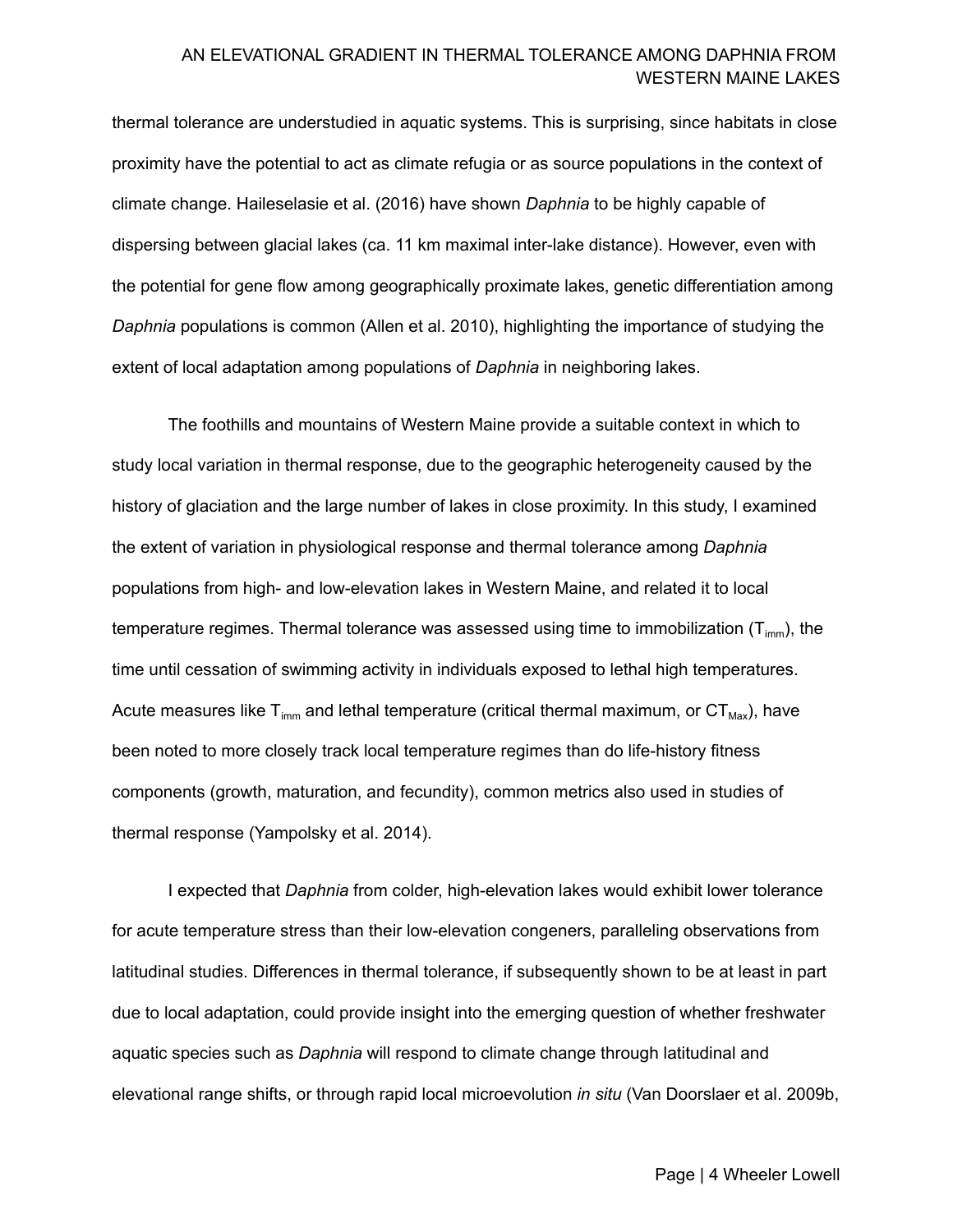Geerts et al. 2015a).

#### **METHODS**

 Two high-elevation and three low-elevation lakes in Western Maine (Eddy, Midway, Little Wilson, Wilson, and Webb) were chosen for study based on the availability of temperature data from at least three years between 2014 and 2021 (Table 1, Figure 1). *Daphnia* were collected between 11 and 18 September 2021 (Table 1), via multiple vertical tows with a Wisconsin-style 80 micron mesh plankton net with a 30 cm opening (Wildco) deployed from a canoe or kayak in water depths at least 75% of the maximum depth of each lake (Figure 2). Specimens were transported in plastic sample jars to the laboratory where they were transferred to open glass beakers within four hours of collection, provided with food (*Nannochloropsis* grown in Alga-Gro® Freshwater Medium, Carolina), and maintained at room temperature (ca. 22.5°C).

 Individuals were selected for temperature trials based on size, owing to the need for specimens whose swimming motions could be seen and in an attempt to reduce the number of potentially confounding variables. Subjects were pipetted into individual glass vials (ca. 10 cm length x 2 cm diameter) and submerged in a room temperature (ca. 22.5°C) Microyn Labnique Digital Thermostatic water bath whose temperature was gradually increased (as described below) to prevent thermal shock. Several pilot trials were run with different temperature ramps and final temperatures to find a regimen that resulted in eventual (within 120 minutes) but not immediate immobilization of all specimens. Based on these pilot trials, a challenge temperature of 35°C, arrived at through 1.5°C increases over 35 minutes, was selected. Eight experimental trials were run with 10-11 subjects in individual vials per trial. Each trial included specimens from at least two lakes, but full randomization was not attempted due to the constraints of travel time between the collection sites and lab.

Subjects in their vials were removed briefly from the water bath at five minute intervals,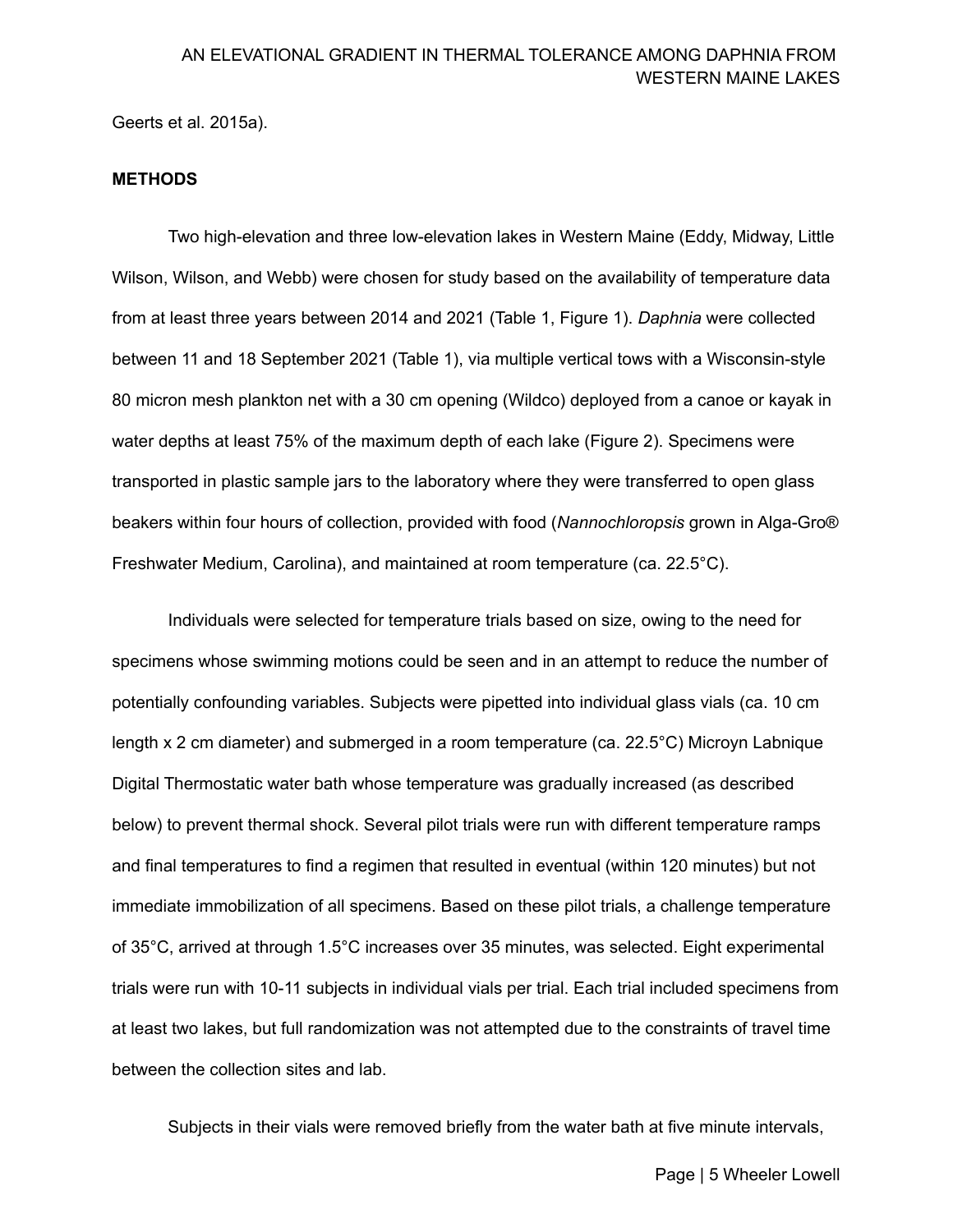examined under magnification, and scored as either active or immobile. Because individuals occasionally became active again after a single interval of immobility, those scored immobile were observed for at least three more intervals. When an individual was determined to be permanently immobilized, T $_{\text{imm}}$  was recorded as the first interval where no swimming activity was observed, even if it had displayed a level of undirected twitching. At the trial's conclusion, individuals were preserved in 70% ethanol for measurement and identification.

 Body length (measured from the dome of the head to the tip of the tail spine) was determined using a dissecting microscope and ocular micrometer. Individuals were then keyed to species using a compound microscope and an image-based key (Haney et al. 2013).

 Lake temperature data was compiled from two sources. Long-term records maintained by the Maine Department of Environmental Protection and the Lake Stewards of Maine (Bacon 2019) were used to supply temperatures for Wilson between 2015 and 2018, and for Little Wilson and Webb. These consisted of temperature profiles (1 m increments) collected manually on a semi-monthly basis during ice-free months. Temperatures for Eddy, Midway, and post-2018 Wilson came from automated HOBO loggers that collected year-round data at 20-30 minute intervals from three depths: surface (0.5-1 m), 2 m, and the bottom (Rachel Hovel and Julia Daly, pers. comm.).

 These data sets were edited to remove the winter months (when *Daphnia* are inactive) and, since manual collection occurred during daylight hours, HOBO data was cropped to include only observations between 1000 and 1600 hours. Because high temperature stress was the focus of this study, surface observations (1 m for manual data and 0.5-1 m for HOBO data) were selected, excepting the HOBO data from Wilson, where 2 m data was the shallowest available. Monthly daylight temperature averages for May through September, as well as the maximum yearly temperature, were calculated from this data (Table 2).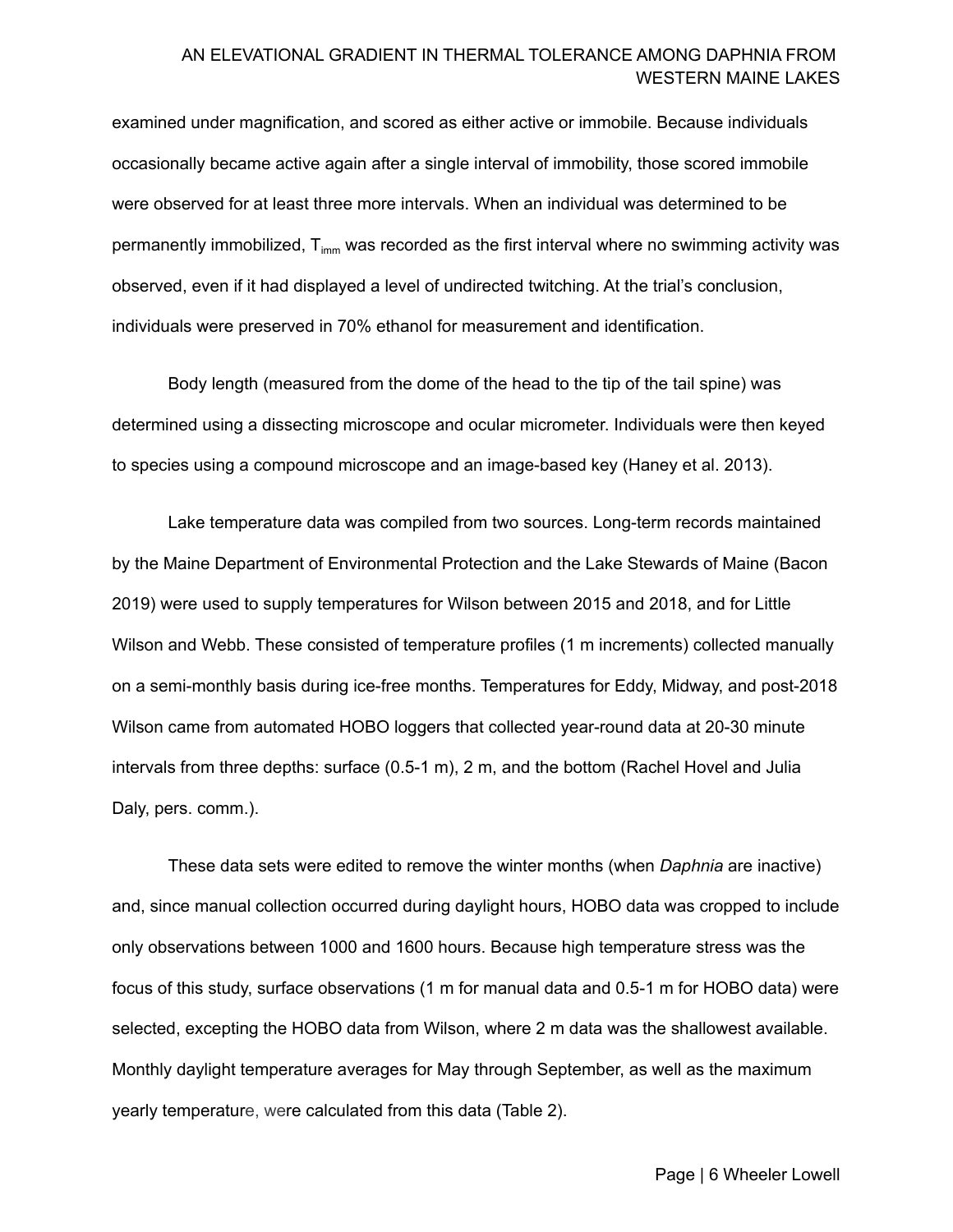In addition to these direct measures of temperature, two seasonal markers of thermal regime were also used in analyses: the date of maximum temperature (T $_{\sf max}$  date) and ice-out date. Average ice-out dates for Midway and Eddy (2010-2019) were obtained from Rachel Hovel and Julia Daly (pers. comm.), while members of lake residents' associations provided annual data for Wilson (Rob Lively, Friends of Wilson Lake, pers. comm.) and Little Wilson (Denise McCourt, Little Wilson Pond Improvement Association, pers. comm.). Ice-out dates from Webb came from the Maine Department of Agriculture, Conservation & Forestry (DACF 2021). For these three lakes, average ice-out date was computed as the mean of observations between 2014 and 2021.

Linear regressions were used to determine the relationship between  ${\mathsf T}_{\textsf{imm}}$  and various temperature-related variables, geomorphological characteristics, and body length, and to relate temperature variables to geomorphological characteristics of each lake. ANOVA followed by Tukey's HSD was used to look for differences in  ${\mathsf T}_{\mathsf{imm}}$  and body length among lakes. Student's t-tests were used to determine whether  ${\mathsf T}_{\text{\rm imm}}$  and body size differed between species. These analyses were carried out using R (v4.1.2; R Core Team 2021) in the open-source program RStudio (v2021.09.1+372; RStudio, 2021).

#### **RESULTS**

 Seven species were identified among the 70 individuals tested (Table 3). Of these, 57 were either *Daphnia catawba* or *Daphnia schødleri*, phenotypically similar species classified within the same species group (Kořinek and Hebert 1996). Only *D. catawba* was found in all five lakes, while *D. schødleri* was found in all barring Webb. *Daphnia pulex* was represented by single specimens from three different lakes, and the remaining four species (*D. dubia*, *D. laevis*, *D. mendotae*, and *Ceriodaphnia reticulata*) were unique to Webb. Because of their abundance and relative ubiquity, analyses were restricted to *D. catawba* and *D. schødleri*. This decision was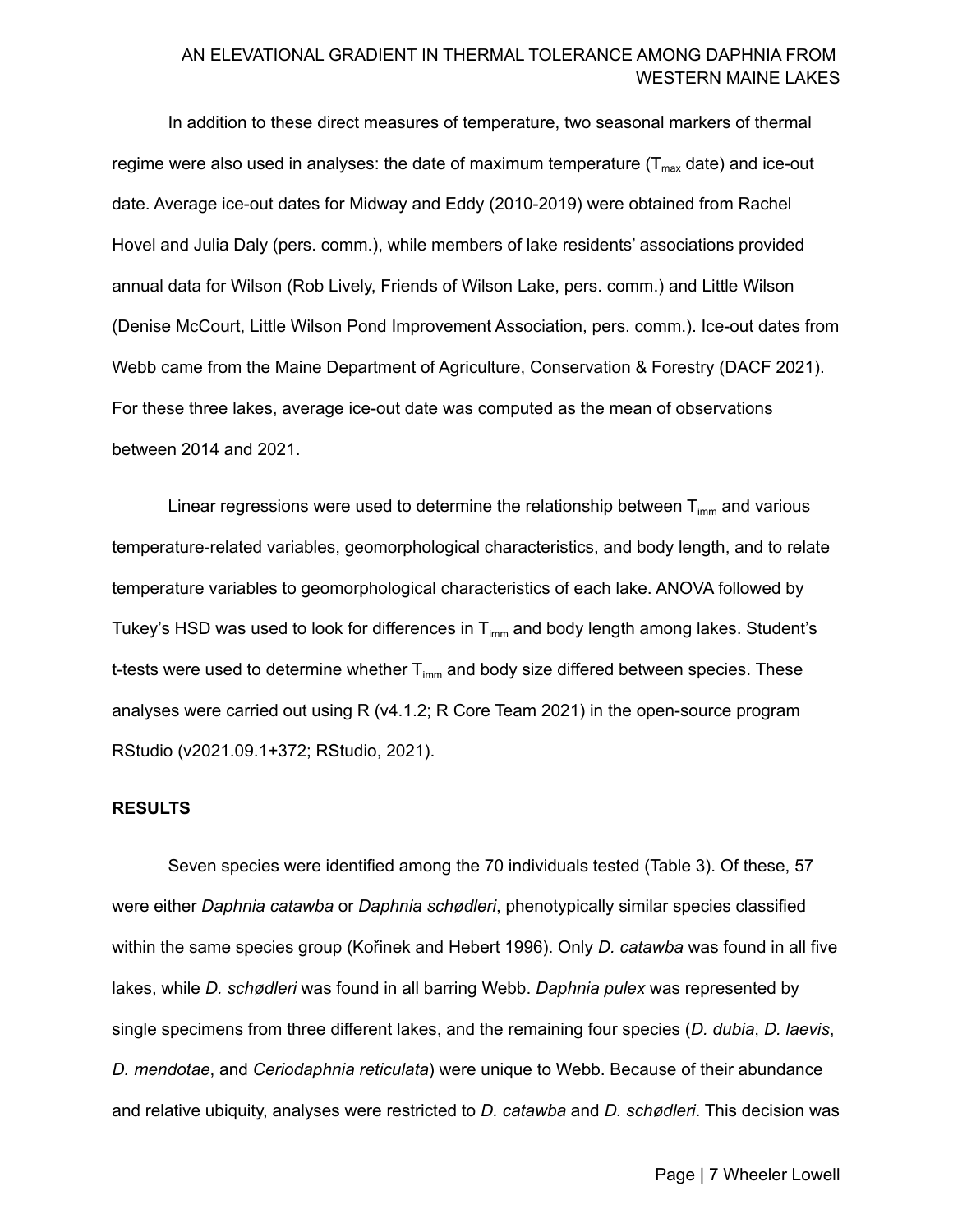further informed by the fact that T $_{\sf imm}$  did not differ between the two species (t = 0.606, df = 54, p = 0.547, Figure 3).

 Since the *Daphnia* assemblage from Webb appeared to differ from that in the other lakes (Table 3) and the number of *D. catawba* / *D. schødleri* tested from that lake was small (n = 5), analyses were performed both with and without the inclusion of Webb. In all cases, the two analyses produced similar results unless otherwise noted, and when results were comparable, only the statistics from the 5-lake analysis are reported.

Thermal tolerance (T $_{\text{imm}}$ ) was highly correlated with most, but not all, of the temperature-related variables (Table 4). The strongest predictor of thermal tolerance by far was the date at which the lake experienced its highest daylight temperature (T $_{\sf max}$  date, Figure 4), with *Daphnia* from lakes where temperatures peaked late in the season showing the highest  ${\mathsf T}_{\textsf{imm}}.$  However, the actual maximum temperature ( ${\mathsf T}_{\textsf{max}}$ ), while significant in the 5-lakes analysis, explained less than a third as much of the variability in T $_{\sf imm}$  as did T $_{\sf max}$  date (Table 4), and lost significance altogether in the 4-lake analysis. In contrast to all other temperature variables, this relationship was negative, with higher maximum temperatures associated with lower  $\mathsf{T}_{\mathsf{imm}}.$ 

 Mean monthly daylight temperatures (i.e. the average of a month's daylight temperatures across all data years) generally increased in explanatory strength  $(r^2)$  as the season progressed and approached the date of specimen collection (Figure 4), with the exception of June, which did not correlate with T<sub>imm</sub>. Ice-out was a notable non-predictor of T<sub>imm</sub> (Table 4).

While T $_{\text{imm}}$  did not differ between species, as noted above, it did differ by lake (F = 8.008, df = 4,51, p < 0.001, Figure 5a). Body length differed by species (t = -3.541, df = 54, p < 0.001, Figure 3b) and lake (F = 4.162, df = 4,51, p = 0.005, Figure 5b), but was not a predictor of T<sub>imm</sub> (Table 4).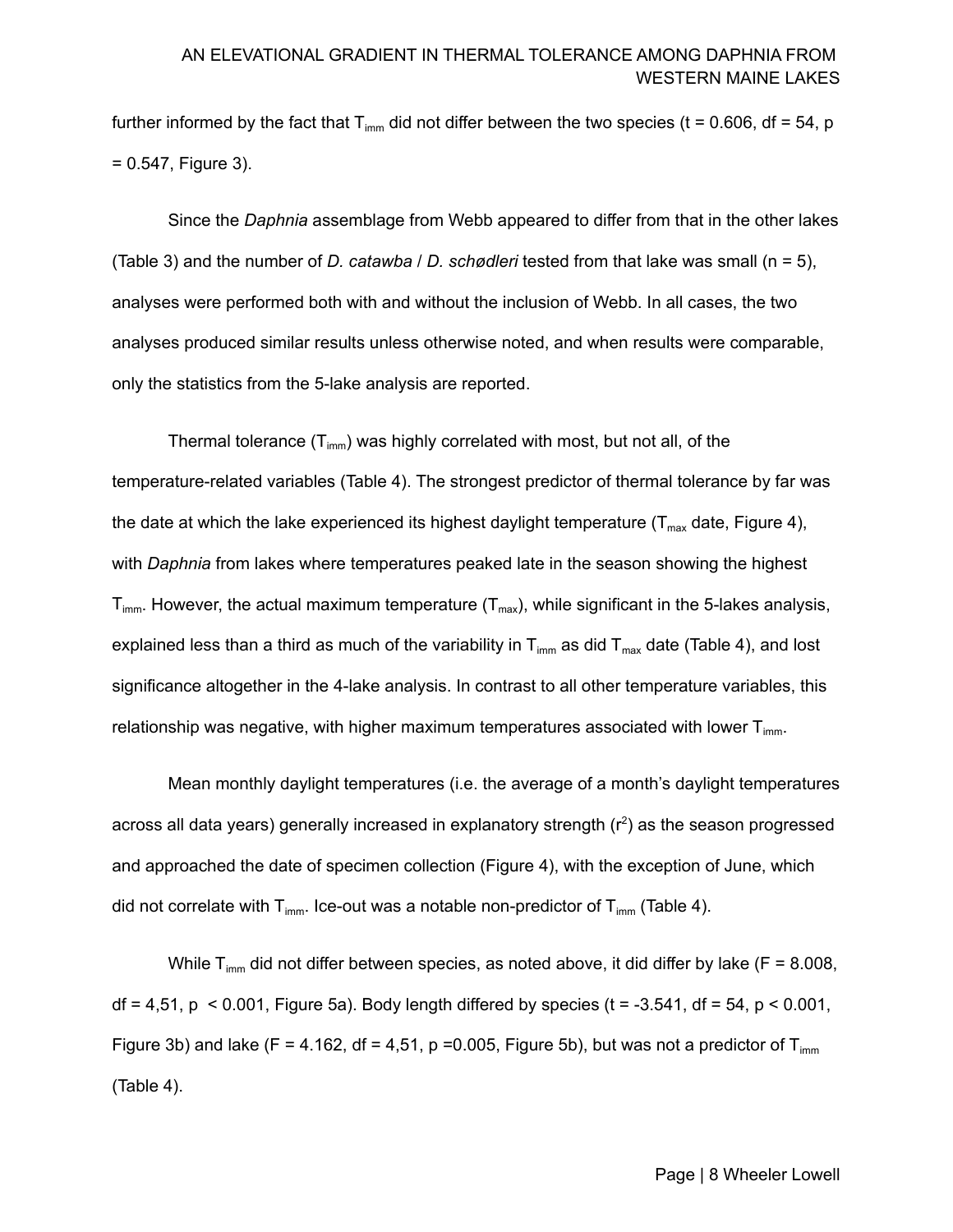Both elevation and area were good predictors of thermal response (elevation:  $r^2$  = 0.210,  $p < 0.001$ , Figure 6; area:  $r^2 = 0.233$ ,  $p < 0.001$ ). Latitude showed weak significance in the 4-lake analysis and was not significant in the 5-lake analysis (4-lake:  $r^2$  = 0.083, p = 0.04, 5-lake:  $r^2$  = 0.057, p = 0.078). However, these geomorphological characteristics are most likely to affect T<sub>imm</sub> indirectly, through their impacts on temperature regimes (Figure 6). I therefore regressed each geomorphological variable on the array of temperature variables; their relative importance can be assessed through the combined strength of the two-step pathways through which they act on T $_{\sf imm}$  (Table 5). In agreement with the direct correlation results, this analysis showed elevation to be a better predictor of the temperature variables that were better predictors of  $T_{\text{imm}}$ , followed by latitude, and area.

#### **DISCUSSION**

 Across five lakes in Western Maine that exist along an elevational gradient, I found that *Daphnia* exhibited variability in their physiological responses to thermal stress, with individuals from cooler, higher-elevation lakes being more sensitive to acute temperature stress than those from warmer, lowland ones. Measures of lake temperature were excellent predictors of physiological response to thermal stress: the three best predictors (mean daylight temperatures in July, August, and September), while highly intercorrelated, each explained between 13 and 25% of the variation in thermal tolerance (T<sub>imm</sub>) (Table 4). These results are congruent with those of Yampolsky et al. (2014) showing higher thermal tolerance in *Daphnia* native to regions with warmer temperatures. In the lakes I studied, mean daylight temperatures became more reliable predictors of thermal tolerance as the season progressed and approached the date when *Daphnia* were collected. Springtime temperatures and events show more inter-annual variation as lakes warm and experience turnover, before stabilizing as the summer progresses. Thus, when springtime temperatures are averaged over multiple years, their ability to predict thermal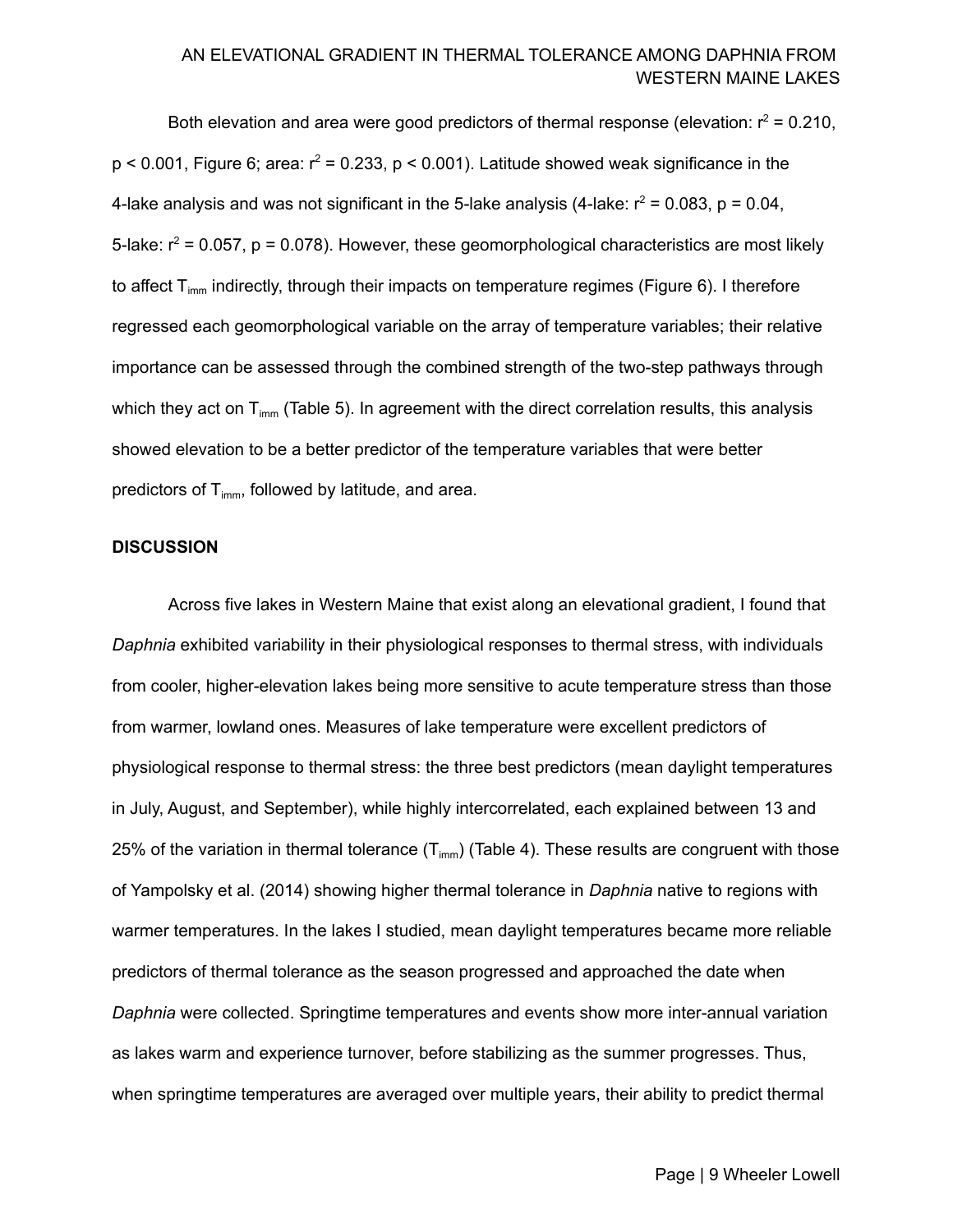tolerance, especially in late-summer *Daphnia* populations, may be limited.

 An initially surprising result was the negative relationship between maximum lake temperature (T $_{\sf max}$ ) and T $_{\sf imm}$ , especially as several authors postulate that thermal tolerance is driven by extreme, rather than average, temperatures (Geerts et al. 2015a, Brans et al. 2017, Vanvelk et al. 2021). In this study, cooler high-elevation lakes recorded greater T $_{\sf max}$ . Smaller lakes are poorer heat sinks, making them prone to more rapid warming, and while the small lakes in this study are cooler due to their elevation, it is possible that their size makes them vulnerable to sudden temperature fluctuations, and thus greater extremes (Woolway et al. 2016). However, the most likely explanation for the negative relationship seen here between  ${\sf T}_{\sf max}$  and  ${\sf T}_{\sf imm}$  is that it is an artifact of the data collection methods. Eddy, Midway, and in later years Wilson, were all monitored by HOBO loggers providing continuous data, while the temperatures from Little Wilson and Webb were measured manually once or twice each month. Thus the likelihood of sampling the actual maximum temperatures at these lakes was drastically reduced, skewing the data.

 One of the two seasonal indicators of thermal regime, the date of maximum temperature (T<sub>max</sub> date), proved to be the strongest predictor of thermal tolerance, explaining 37% of the possible variation in T<sub>imm</sub> within the 5-lakes analysis (Table 4). T<sub>max</sub> date occurred later in low- than in high-elevation lakes, likely in part because lowland lakes were also larger (Table 1). As noted above, bigger basins take longer to warm, since their increased water volume magnifies their properties as a heat sink. In contrast, the other seasonal indicator, ice-out date, was a notably poor predictor of thermal tolerance, failing to achieve significance and explaining only 0.2% of the variation in T<sub>imm</sub>. The tendency for temperatures and events to show more inter-annual variation early in the season may explain why ice-out date, similar to other spring temperature variables, is not an important predictor of thermal tolerance of *Daphnia* populations.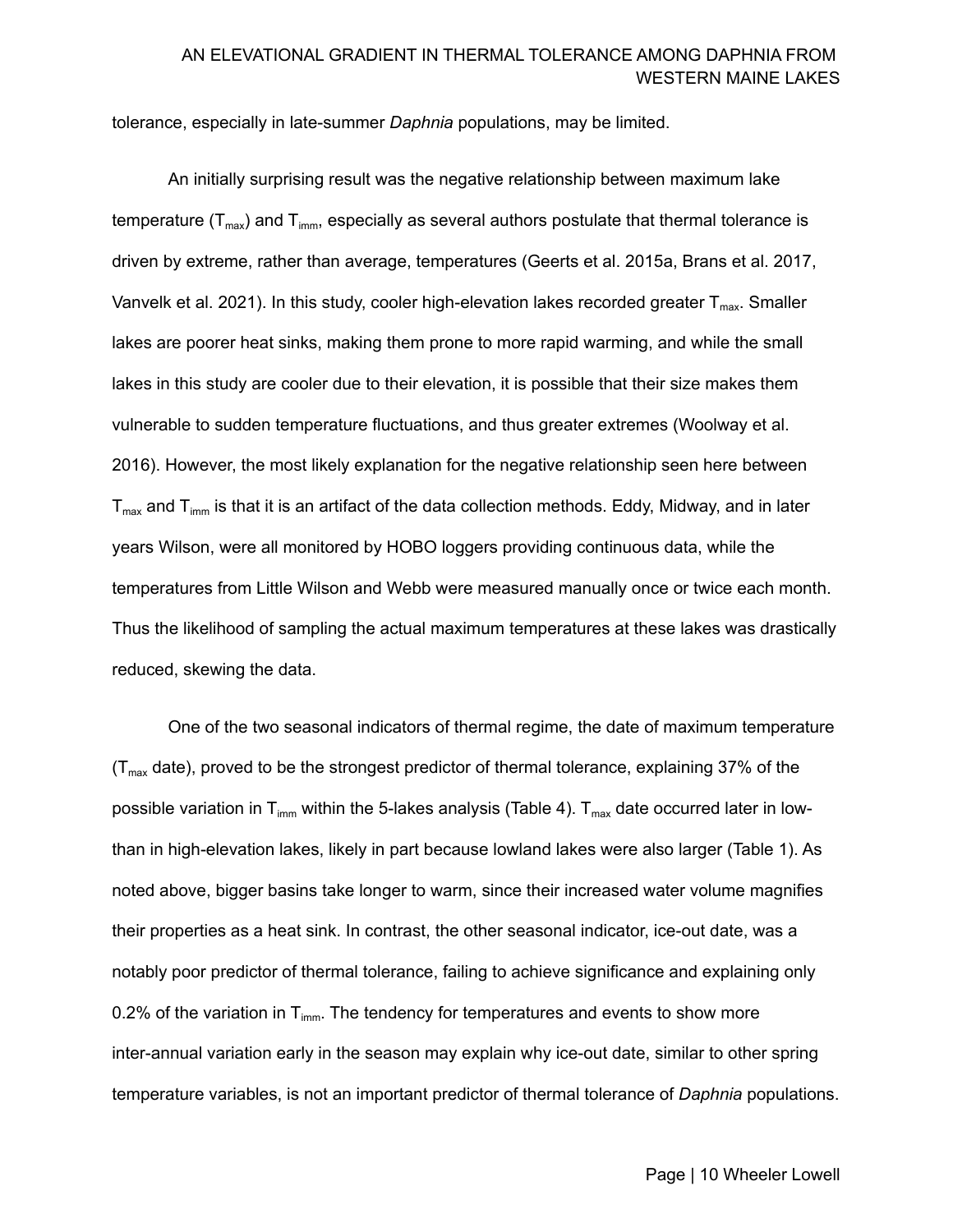Two of the three geomorphological characteristics tested (elevation and area) were significant as predictors of thermal tolerance. However, because these variables likely act indirectly through their roles in driving lake thermal regimes, their impacts are best understood through their correlations with temperature. Intuitively, one sees that the importance of each geomorphological characteristic derives from the combined strength of the two-step pathways through which it acts on T $_{\sf imm}$ ; thus, while latitude is the strongest predictor of ice-out, this is of little importance since ice-out is a non-predictor of  $T_{\text{imm}}$ . In contrast, elevation strongly predicts September temperature and this is enhanced by September temperature's strong correlation with T $_{\text{imm}}$ . Overall, elevation was a better predictor of the temperature variables that were better predictors of T<sub>imm</sub>. Several studies have shown relationships between thermal tolerance and latitude, which is often used as a proxy for temperature (Williams et al. 2012, Yampolsky et al. 2014, Geerts et al. 2015b), but I was unable to find literature reporting similar relationships with elevational gradients in *Daphnia*. It is not surprising that the impact of elevation was greater than that of latitude, since the study was designed to restrict the impact of latitude as a confounding variable. My results contribute one of the first examples of an elevational gradient in thermal tolerance among *Daphnia* populations.

 The effect of lake area on temperature is more complex, acting through its relationships with both thermal mass and fetch (the distance over which wind can travel unobstructed). As noted earlier, larger lakes are more effective heat sinks, maintaining thermal inertia for longer. Conversely, larger lakes have greater fetch, allowing for greater mixing and circulation of warmer surface water. The balance between these opposing effects is governed by other lake geomorphological characteristics, such as depth. However, in the lakes I studied, there was a lake size gradient running parallel to elevation, with higher-elevation lakes being smaller, and lower-elevation lakes being larger. Thus the effect of area in this study is virtually inseparable from that of elevation; a more extensive sample of lakes chosen to decouple size and elevation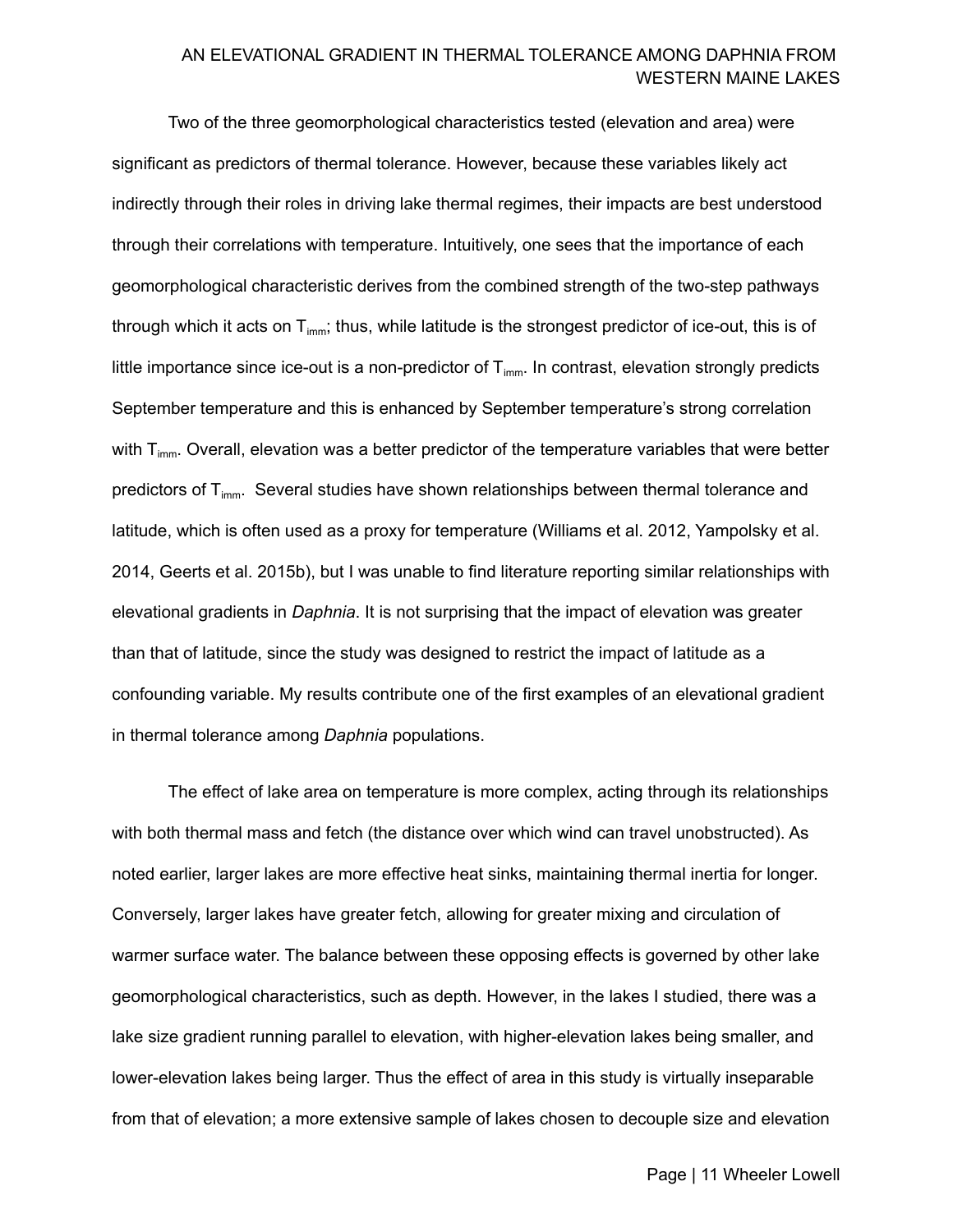would be needed to address effects of lake area on temperature and, by extension, on thermal tolerance.

 Multiple studies in *Daphnia* have shown that at higher temperatures adult body size decreases, since reduced size increases the ease of transporting oxygen to tissues in low dissolved oxygen (DO) environments (Daufresne et al. 2009, Geerts et al. 2015a,b, Brans et al. 2017). This study found no correlation between body size and mean temperature of any month, which was not surprising as I controlled for body size when selecting individuals, in an attempt to limit the number of variables contributing to variation in T $_{\sf imm}$ . Despite this, body size did differ significantly between lakes, but interestingly was not a predictor of T<sub>imm</sub>, suggesting *Daphnia* in this study may be using means other than body size to respond to thermal stress. *Daphnia* populations respond to increased temperatures in a variety of other ways: by upregulating hemoglobin (Yampolsky et al. 2014), increasing levels of heat shock proteins (Pauwels et al. 2007), maintaining optimal membrane fluidity through homeoviscous adaptation (Werner et al. 2019), altering resource allocation among life-history fitness components such as growth, maturation, and fecundity (Carvalho 1987, Allen et al. 2010, Yampolsky et al. 2014, Bruijning et al. 2018). Reductions in body size in response to temperature can be costly in terms of lowered competitive strength and grazing capacity, meaning that some *Daphnia* may be selected to respond to thermal stress via other means (Brans et al. 2017).

 I found no difference in thermal tolerances between *D. catawba* and *D. schødleri*. This may reflect that local adaptation to temperature occurs similarly in both of these species. This contrasts with MacIsaac et al. (1985), who showed varying thermal tolerances among co-occurring *Daphnia* species. It is also possible that *D. catawba* and *D. schødleri* hybridize where they co-occur. Both species are members of the *D. pulex* species group (Kořinek and Hebert 1996), and hybridization between *Daphnia* species is common (Wolf and Mort 1986,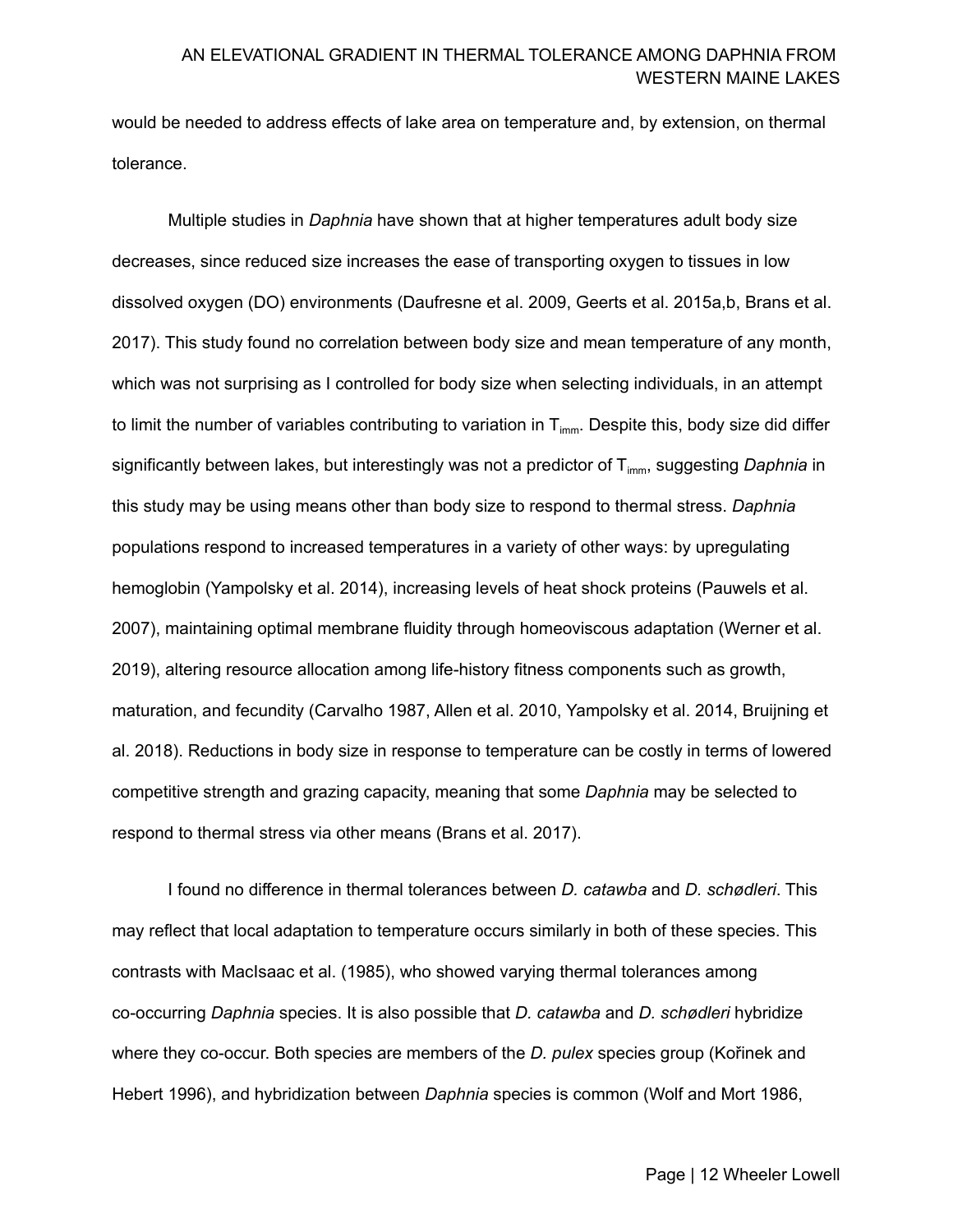Colbourne and Hebert 1996), including within the *D. pulex* complex (Hebert and Finston 1997). Several specimens in this study exhibited intermediate features, further supporting the possibility of hybridization.

 Collections for this study were carried out in mid-September, a time that corresponds with the second of two major blooms reported for *D. catawba* in the northeastern United States, the first being in May (Tessier 1986). Future studies should ideally span the entire active season, with an eye on those specimens collected near the date of maximum temperature in hopes of identifying the clonal lineages with the highest thermal tolerance. Such a season-long study would also address whether the trend in explanatory power across monthly temperatures that I observed is robust and reflects the greater stability of late summer temperatures, or is merely a function of proximity to the date of collection. More importantly, a study carried out across a broader selection of lakes, chosen to decouple size and elevation, would help to clarify the trends observed here.

 A unique feature of this study was that, unlike similar studies by Williams et al. (2012), Yampolsky et al. (2014), and Geerts et al. (2015b), who collected atmospheric temperature data from local weather stations, I correlated my thermal tolerance observations with temperature data collected over the last decade from the epilimnion of subject lakes. With the ready availability of inexpensive temperature loggers, this methodology should become routine.

 Prior studies of thermal tolerance in *Daphnia* have used either acute measures such as  ${\sf T}_{\sf imm}$  or  ${\sf CT}_{\sf Max}$  (Geerts et al. 2015a,b, Henning-Lucass et al. 2016, Brans et al. 2017), or life-history fitness components such as growth, reproduction, and survival (Carvalho 1987, Allen et al. 2010, Bruijning et al. 2018). Yampolsky et al. (2014) and others have successfully used Timm to study local adaptation in *Daphnia* and other aquatic organisms, arguing that acute measures reflect the ability to maintain crucial body functions in the face of thermal extremes. In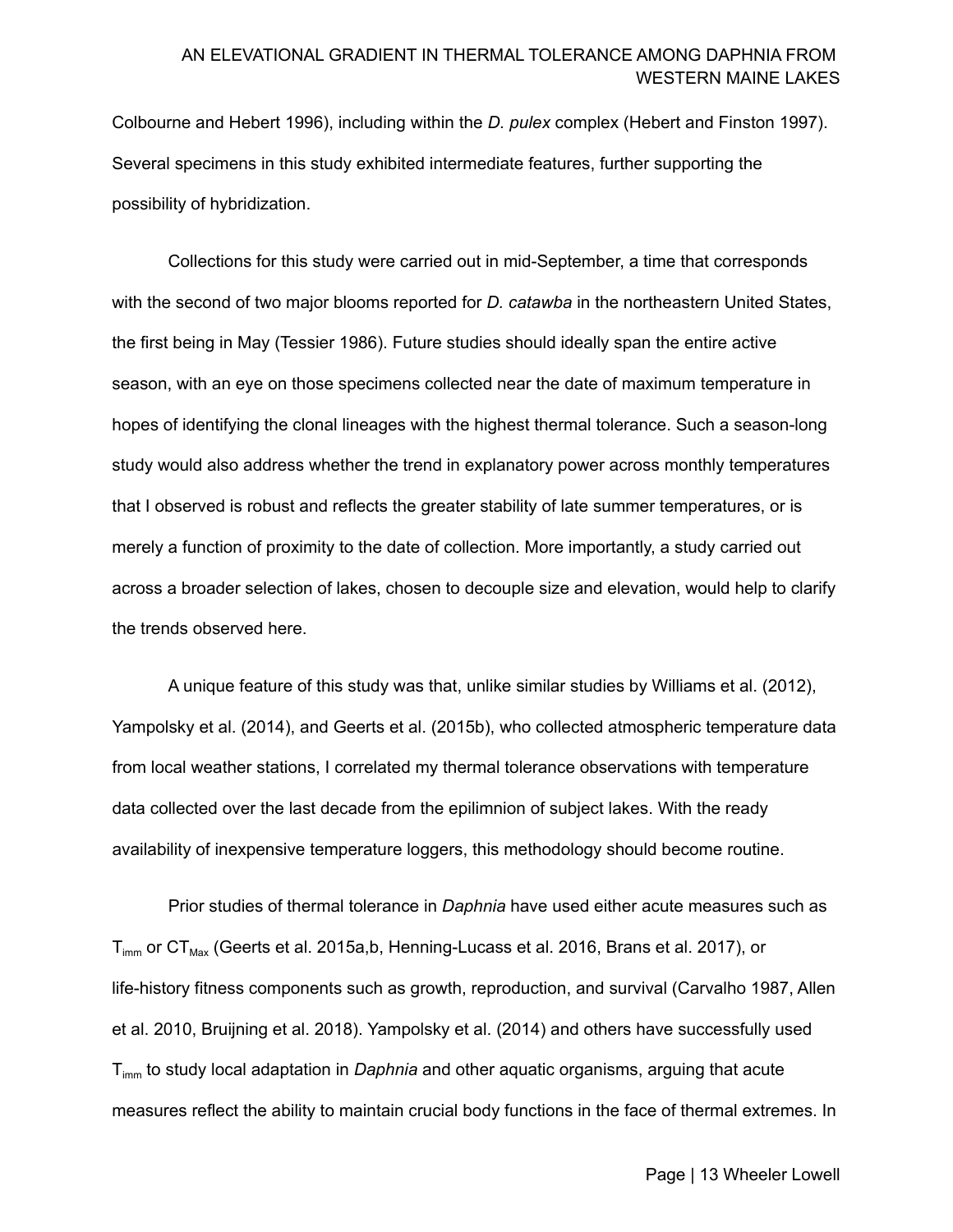contrast, while fitness components reflect adaptive or plastic response to temperature, they also frequently covary with factors such as resource availability and predation, obscuring the effect of temperature (De Meester et al. 1999, Yampolsky et al. 2014). Tellingly, Geerts et al. (2015a) found no differences in fitness components across latitudes, but showed a positive correlation between  $CT_{\text{Max}}$  and average temperature of the warmest month. The need for an acute, sensitive, and easily-measured indicator of thermal tolerance was ultimately what drove my decision to use T $_{\sf imm}$  in this study (Yampolsky et al. 2014, Werner et al. 2019).

 While the popular narrative around climate change is one of local extinctions, invasions, and the flight from rapidly warming environments, evidence suggests that local processes (adaptative and plastic) may in fact take center stage (Geerts et al. 2015a). For instance, Van Doorslaer et al. (2009b) showed that local microevolutionary adaptations to warming climates may enable resident populations to resist invasion by migrants from warmer climates, preventing the establishment of non-native genotypes. The assumed benefit of phenotypic plasticity is the speed with which it enables organisms to respond to changing regimes, however recent studies have shown *Daphnia* to be capable of rapid evolution in response to warming temperatures (Van Doorslaer et al. 2009a,b, Geerts et al. 2015a, Henning-Lucass et al. 2016, Vanvelk et al. 2021). Furthermore, phenotypic plasticity can itself be a target of selection (Williams et al. 2012, Yampolsky et al. 2014, Vanvelk et al. 2021). Thus both adaptation and phenotypic plasticity will be important in understanding how organisms respond physiologically to rapidly rising temperatures.

 The primary result of this study was the demonstration of differences in thermal tolerance between *Daphnia* populations from geographically proximate lakes along an elevation and temperature gradient, an essential first step in establishing whether local adaptation in response to changing temperatures will be possible in this system. Having shown these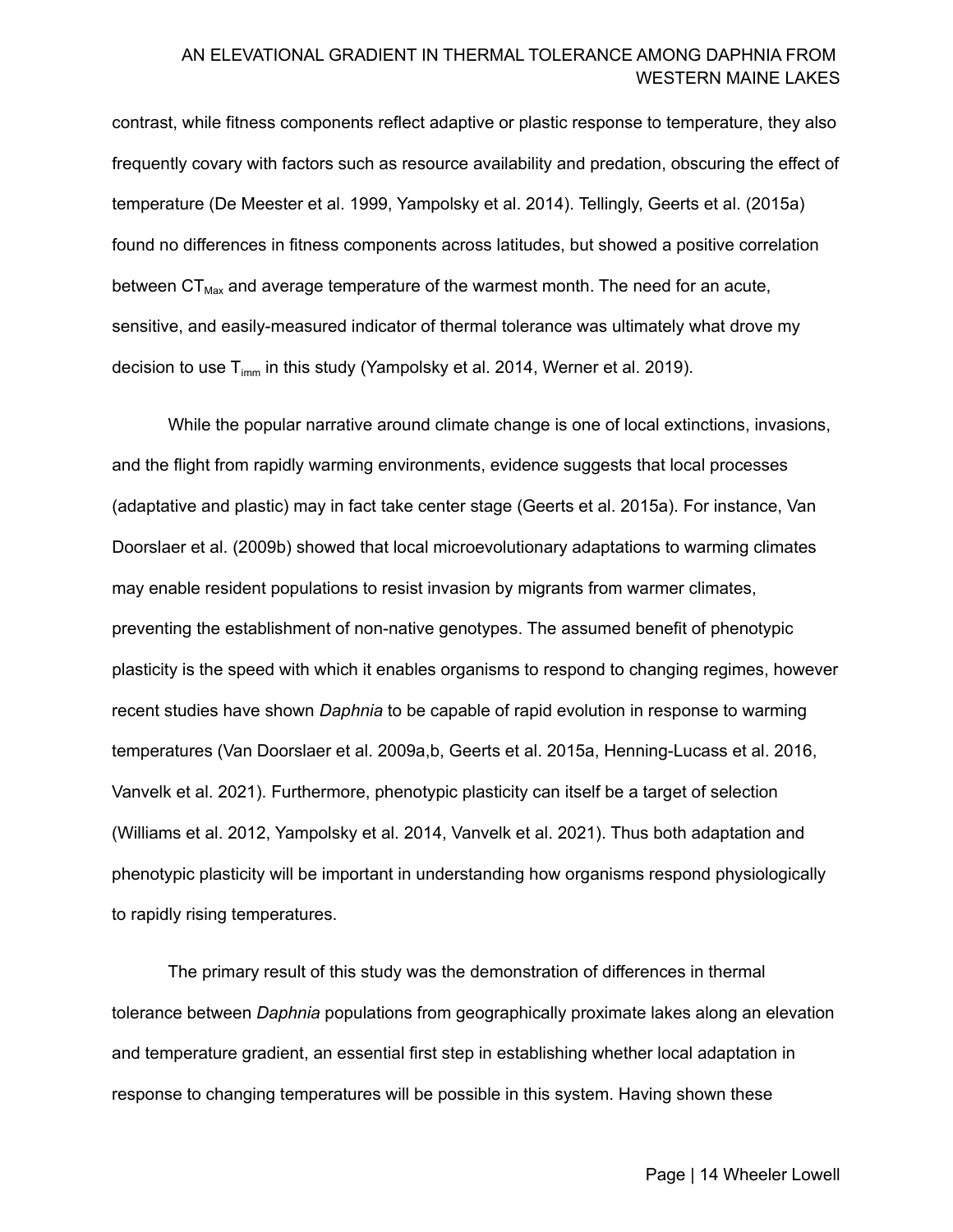differences, further research should undertake common-garden and acclimatization experiments to tease apart the underlying causes, and ascertain how *Daphnia* in Western Maine lakes will respond to a changing climate.

#### **ACKNOWLEDGMENTS**

 I would like to thank Rachel Hovel for supplying equipment, support, feedback, advice, data, and for putting up with my procrastination. Field and laboratory assistance was provided by my family (Maren, Seri, and Dana Lowell) and Grace DiMarco. I would also like to thank Julia Daly, Rob Lively of the Friends of Wilson Lake, and Denise McCourt of the Little Wilson Pond Improvement Association for the invaluable data they provided. Finally, I am grateful to whoever lugged two canoes up a mountain in previous years so I didn't have to.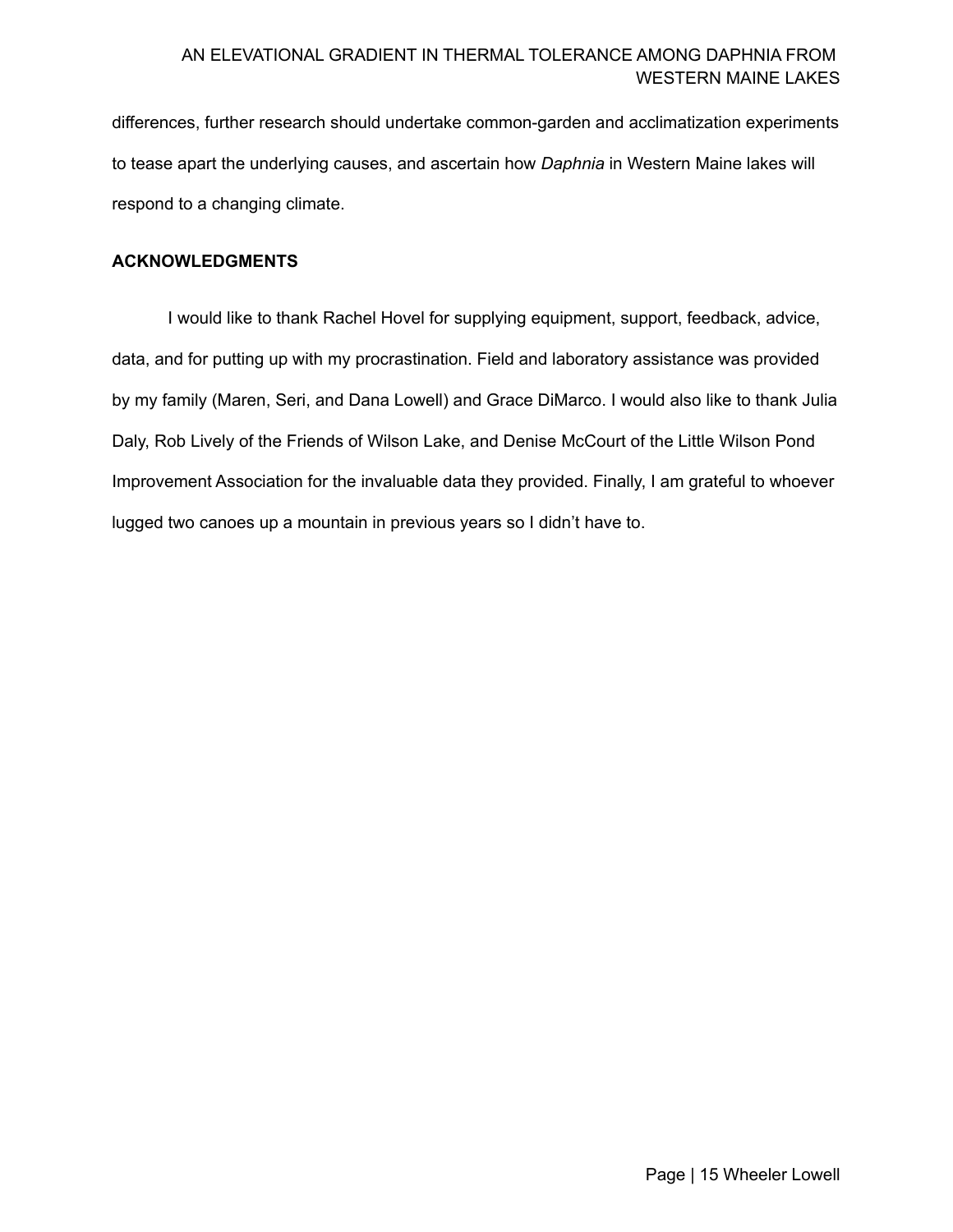# **LITERATURE CITED**

- Allen, M.R., Thum, R.A. and Caceres, C.E., 2010. Does local adaptation to resources explain genetic differentiation among *Daphnia* populations?. *Molecular ecology*, *19*(15), pp.3076-3087.
- Bacon, L., 2019, *Maine lakes water quality temperature & dissolved oxygen profiles*, electronic dataset, Maine Department of Environmental Protection & Volunteer Lake Monitoring Program, viewed 28 November 2021, [<http://www.gulfofmaine.org/kb/2.0/record.html?recordid=9214](http://www.gulfofmaine.org/kb/2.0/record.html?recordid=9214)>.
- Brans, K.I., Jansen, M., Vanoverbeke, J., Tüzün, N., Stoks, R. and De Meester, L., 2017. The heat is on: Genetic adaptation to urbanization mediated by thermal tolerance and body size. Global change biology, 23(12), pp.5218-5227.
- Bruijning, M., ten Berge, A.C. and Jongejans, E., 2018. Population‐level responses to temperature, density and clonal differences in *Daphnia magna* as revealed by integral projection modelling. *Functional Ecology*, *32*(10), pp.2407-2422.
- Carvalho, G.R. and Crisp, D.J., 1987. The clonal ecology of *Daphnia magna* (Crustacea: Cladocera): I. Temporal changes in the clonal structure of a natural population. *The Journal of Animal Ecology*, pp.453-468.
- Carvalho, G.R., 1987. The clonal ecology of *Daphnia magna* (Crustacea: Cladocera): II. Thermal differentiation among seasonal clones. *The Journal of Animal Ecology*, pp.469-478.
- Colbourne, J.K. and Hebert, P.D., 1996. The systematics of North American *Daphnia* (Crustacea: Anomopoda): a molecular phylogenetic approach. *Philosophical Transactions of the Royal Society of London. Series B: Biological Sciences*, *351*(1337), pp.349-360.
- DACF, 2021, *Ice Out Dates*, electronic dataset, Maine Department of Agriculture, Conservation & Forestry, viewed 30 November 2021, [<https://www.maine.gov/dacf/iceout](https://www.maine.gov/dacf/iceout)>.
- Daufresne, M., Lengfellner, K. and Sommer, U., 2009. Global warming benefits the small in aquatic ecosystems. Proceedings of the National Academy of Sciences, 106(31), pp.12788-12793.
- Declerck, S., Cousyn, C. and De Meester, L., 2001. Evidence for local adaptation in neighbouring *Daphnia* populations: a laboratory transplant experiment. Freshwater Biology, 46(2), pp.187-198.
- De Meester, L., Boersma, M. and Spaak, P., 1999. Environmental stress and local adaptation in *Daphnia magna*. Limnology and Oceanography, 44(2), pp.393-402.
- Geerts, A.N., Vanoverbeke, J., Vanschoenwinkel, B., Van Doorslaer, W., Feuchtmayr, H.,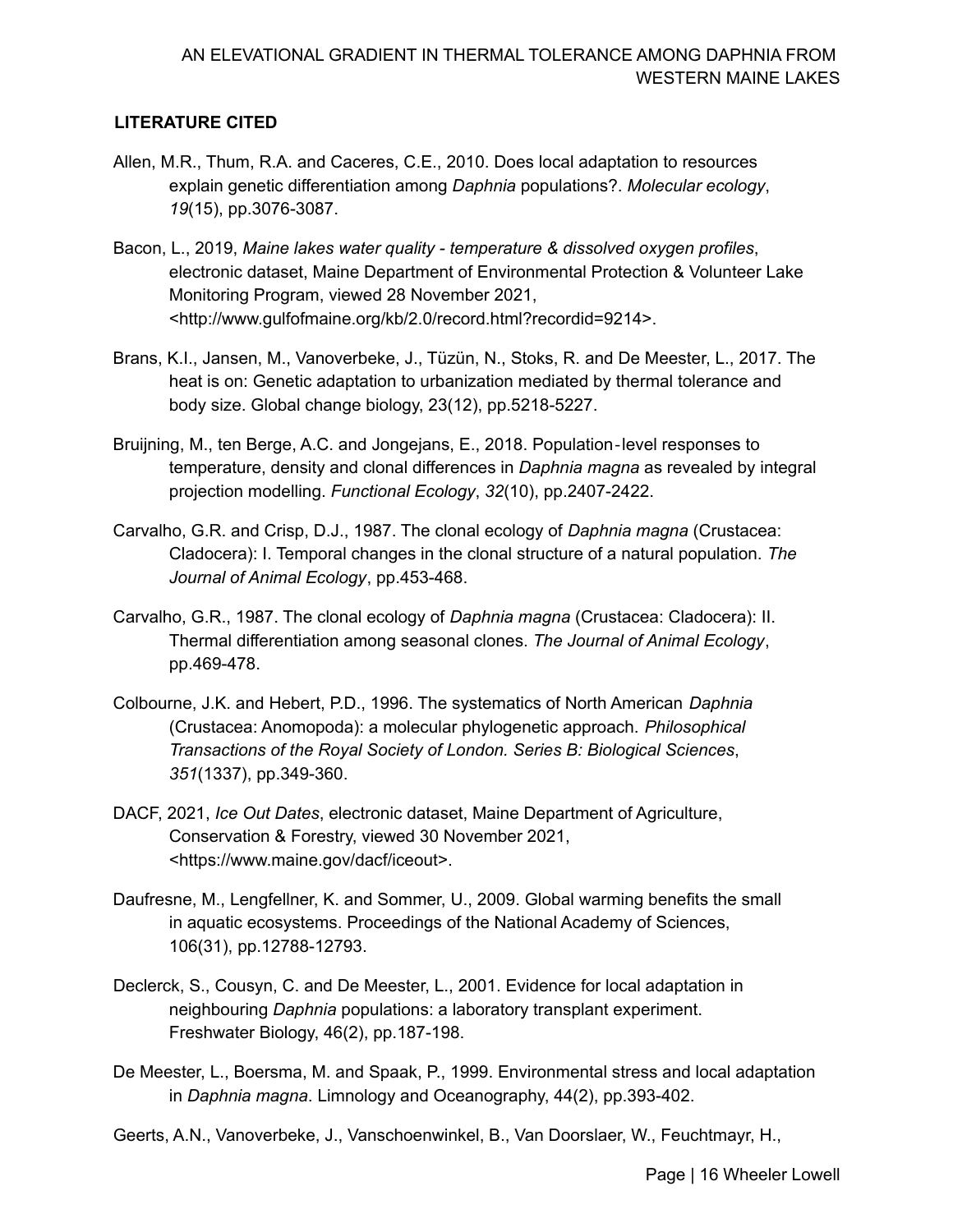Atkinson, D., Moss, B., Davidson, T.A., Sayer, C.D. and De Meester, L., 2015a. Rapid evolution of thermal tolerance in the water flea *Daphnia*. *Nature Climate Change*, *5*(7), pp.665-668.

- Geerts, A.N., De Meester, L. and Stoks, R., 2015b. Heat tolerance and its evolutionary potential along a latitudinal gradient in *Daphnia magna*. Evolutionary Ecology Research, 16(6), pp.517-528.
- Google, 2021, *Google Maps*, viewed 29 November 2021, <[https://www.google.com/maps>](https://www.google.com/maps).
- Haileselasie, T.H., Mergeay, J., Weider, L.J., Sommaruga, R., Davidson, T.A., Meerhoff, M., Arndt, H., Jürgens, K., Jeppesen, E. and De Meester, L., 2016. Environment not dispersal limitation drives clonal composition of Arctic *Daphnia* in a recently deglaciated area. *Molecular ecology*, *25*(23), pp.5830-5842.
- Haney, J.F. *et al*. 2013. "An-Image-based Key to the Zooplankton of North America" version 5.0. University of New Hampshire Center for Freshwater Biology viewed 28 Nov 2021 [<cfb.unh.edu>](https://cfb.unh.edu)
- Hebert, P.D. and Finston, T.L., 1997. A taxonomic reevaluation of North American *Daphnia* (Crustacea: Cladocera). III. The *D. catawba* complex. *Canadian journal of zoology*, *75*(8), pp.1254-1261.
- Heino, J., Virkkala, R. and Toivonen, H., 2009. Climate change and freshwater biodiversity: detected patterns, future trends and adaptations in northern regions. Biological Reviews, 84(1), pp.39-54.
- Henning‐Lucass, N., Cordellier, M., Streit, B. and Schwenk, K., 2016. Phenotypic plasticity in life‐history traits of *Daphnia galeata* in response to temperature–a comparison across clonal lineages separated in time. *Ecology and Evolution*, *6*(4), pp.881-891.
- Kořinek, V. and Hebert, P.D.N., 1996. A new species complex of *Daphnia* (Crustacea, Cladocera) from the Pacific Northwest of the United States. *Canadian Journal of Zoology*, *74*(8), pp.1379-1393.
- Lake Stewards of Maine 2021, *Lakes of Maine*, viewed 29 November 2021, [<https://www.lakesofmaine.org](https://www.lakesofmaine.org)/>.
- Lampert, W., 2006. *Daphnia*: model herbivore, predator and prey. *Polish journal of ecology*, *54*(4), pp.607-620.
- MacIsaac, H.J., Hebert, P.D. and Schwartz, S.S., 1985. Inter-and intraspecific variation in acute thermal tolerance of *Daphnia*. *Physiological zoology*, *58*(3), pp.350-355.
- Miner, B.E., De Meester, L., Pfrender, M.E., Lampert, W. and Hairston Jr, N.G., 2012. Linking genes to communities and ecosystems: *Daphnia* as an ecogenomic model.  *Proceedings of the Royal Society B: Biological Sciences*, *279*(1735), pp.1873-1882.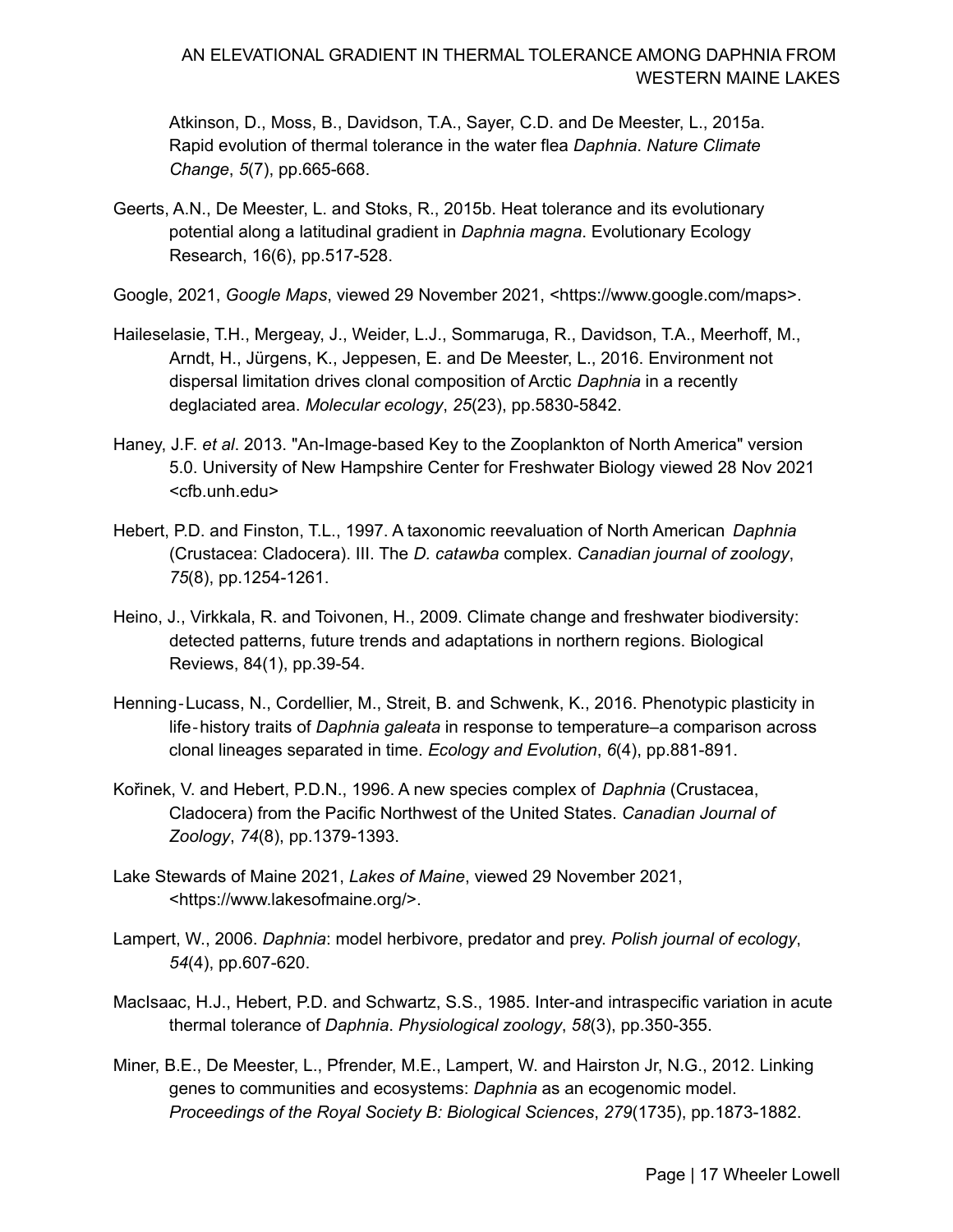- Niinemets, Ü., Kahru, A., Noges, P., Tuvikene, A., Vasemägi, A., Mander, Ü. and Nõges, T., 2017. Environmental feedbacks in temperate aquatic ecosystems under global change: why do we need to consider chemical stressors?. *Regional Environmental Change*, *17*(7), pp.2079-2096.
- Parmesan, C. and Yohe, G., 2003. A globally coherent fingerprint of climate change impacts across natural systems. Nature, 421(6918), pp.37-42.
- Pauwels, K., Stoks, R., Decaestecker, E. and De Meester, L., 2007. Evolution of heat shock protein expression in a natural population of *Daphnia magna*. *The American Naturalist*, *170*(5), pp.800-805.
- R Core Team, 2021, *R: A Language and Environment for Statistical Computing*, Vienna, Austria: R Foundation for Statistical Computing, viewed 28 November 2021, [<https://www.R-project.org>](https://www.R-project.org).
- Root, T.L., Price, J.T., Hall, K.R., Schneider, S.H., Rosenzweig, C. and Pounds, J.A., 2003. Fingerprints of global warming on wild animals and plants. Nature, 421(6918), pp.57-60.
- Sheldon, K.S., 2019. Climate change in the tropics: ecological and evolutionary responses at  low latitudes. *Annual Review of Ecology, Evolution, and Systematics*, *50*, pp.303-333.
- Tessier, A.J., 1986. Comparative population regulation of two planktonic cladocera (*Holopedium gibberum* and *Daphnia catawba*). *Ecology*, *67*(2), pp.285-302.
- Vanvelk, H., Govaert, L., Van den Berg, E.M., Brans, K.I. and De Meester, L., 2021. Interspecific differences, plastic, and evolutionary responses to a heat wave in three  co‐occurring *Daphnia* species. *Limnology and Oceanography*, *66*(4), pp.1201-1220.
- Van Doorslaer, W., Stoks, R., Duvivier, C., Bednarska, A. and De Meester, L., 2009a. Population dynamics determine genetic adaptation to temperature in *Daphnia*.  *Evolution: International Journal of Organic Evolution*, *63*(7), pp.1867-1878.
- Van Doorslaer, W., Vanoverbeke, J., Duvivier, C., Rousseaux, S., Jansen, M., Jansen, B., Feuchtmayr, H., Atkinson, D., Moss, B., Stoks, R. and De Meester, L.U.C., 2009b. Local adaptation to higher temperatures reduces immigration success of genotypes from a warmer region in the water flea *Daphnia*. Global Change Biology, 15(12), pp.3046-3055.
- Weiskopf, S.R., Rubenstein, M.A., Crozier, L.G., Gaichas, S., Griffis, R., Halofsky, J.E., Hyde, K.J., Morelli, T.L., Morisette, J.T., Muñoz, R.C. and Pershing, A.J., 2020. Climate change effects on biodiversity, ecosystems, ecosystem services, and natural resource management in the United States. *Science of the Total Environment*, *733*, p.137782.
- Werner, C., Ilic, M. and von Elert, E., 2019. Differences in heat tolerance within a *Daphnia magna* population: the significance of body PUFA content. *Hydrobiologia*, *846*(1),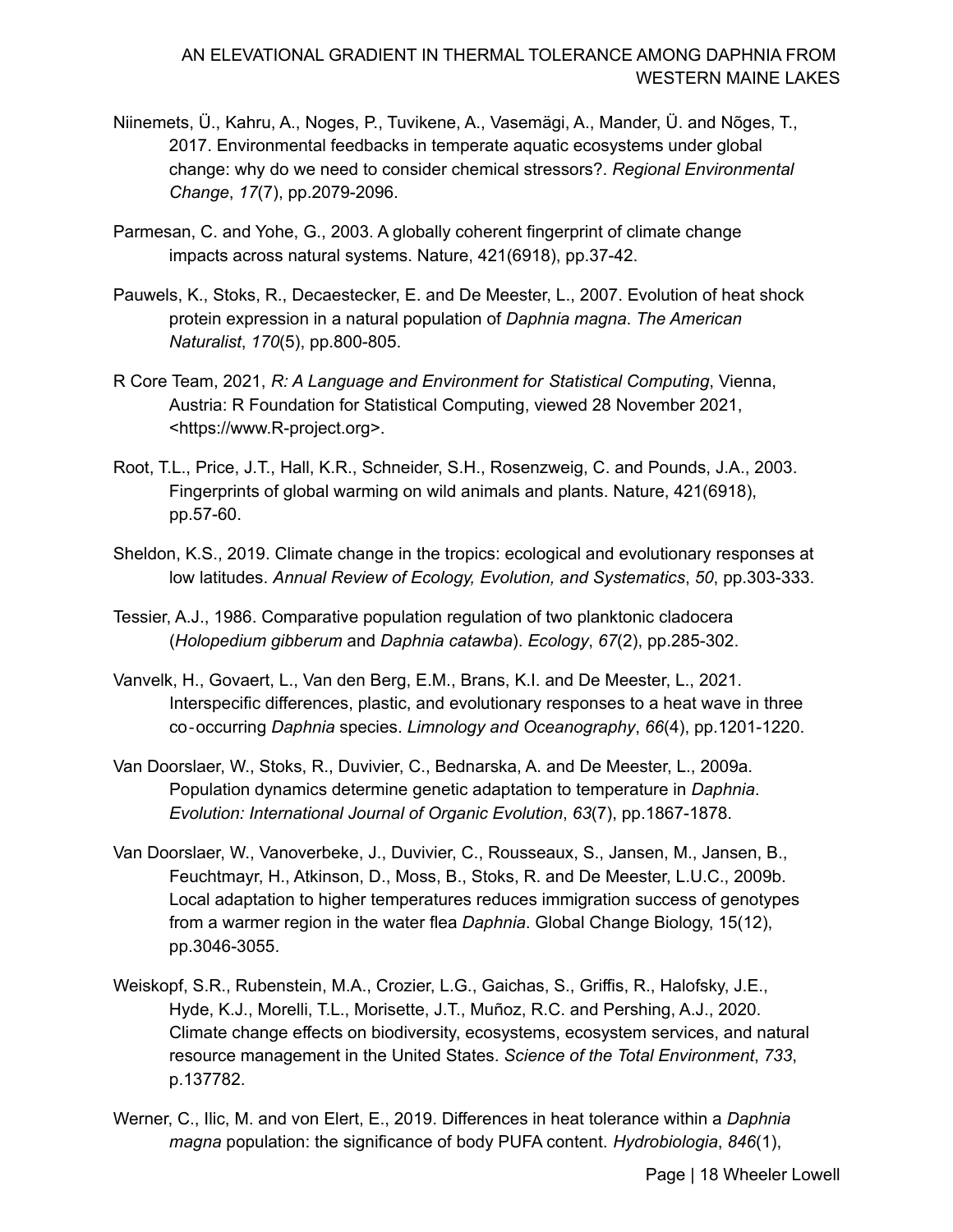pp.17-26.

- Williams, P.J., Dick, K.B. and Yampolsky, L.Y., 2012. Heat tolerance, temperature acclimation, acute oxidative damage and canalization of haemoglobin expression in *Daphnia*. *Evolutionary Ecology*, *26*(3), pp.591-609.
- Wolf, H.G. and Mort, M.A., 1986. Inter-specific hybridization underlies phenotypic variability in *Daphnia* populations. *Oecologia*, *68*(4), pp.507-511.
- Woolway, R.I., Jones, I.D., Maberly, S.C., French, J.R., Livingstone, D.M., Monteith, D.T., Simpson, G.L., Thackeray, S.J., Andersen, M.R., Battarbee, R.W. and DeGasperi, C.L., 2016. Diel surface temperature range scales with lake size. *Plos one*, *11*(3), p.e0152466.
- Yampolsky, L.Y., Schaer, T.M. and Ebert, D., 2014. Adaptive phenotypic plasticity and local adaptation for temperature tolerance in freshwater zooplankton. Proceedings of the Royal Society B: Biological Sciences, 281(1776), p.20132744.
- Zeis, B., Maurer, J., Pinkhaus, O., Bongartz, E. and Paul, R.J., 2004. A swimming activity assay shows that the thermal tolerance of *Daphnia magna* is influenced by  temperature acclimation. *Canadian journal of zoology*, *82*(10), pp.1605-1613.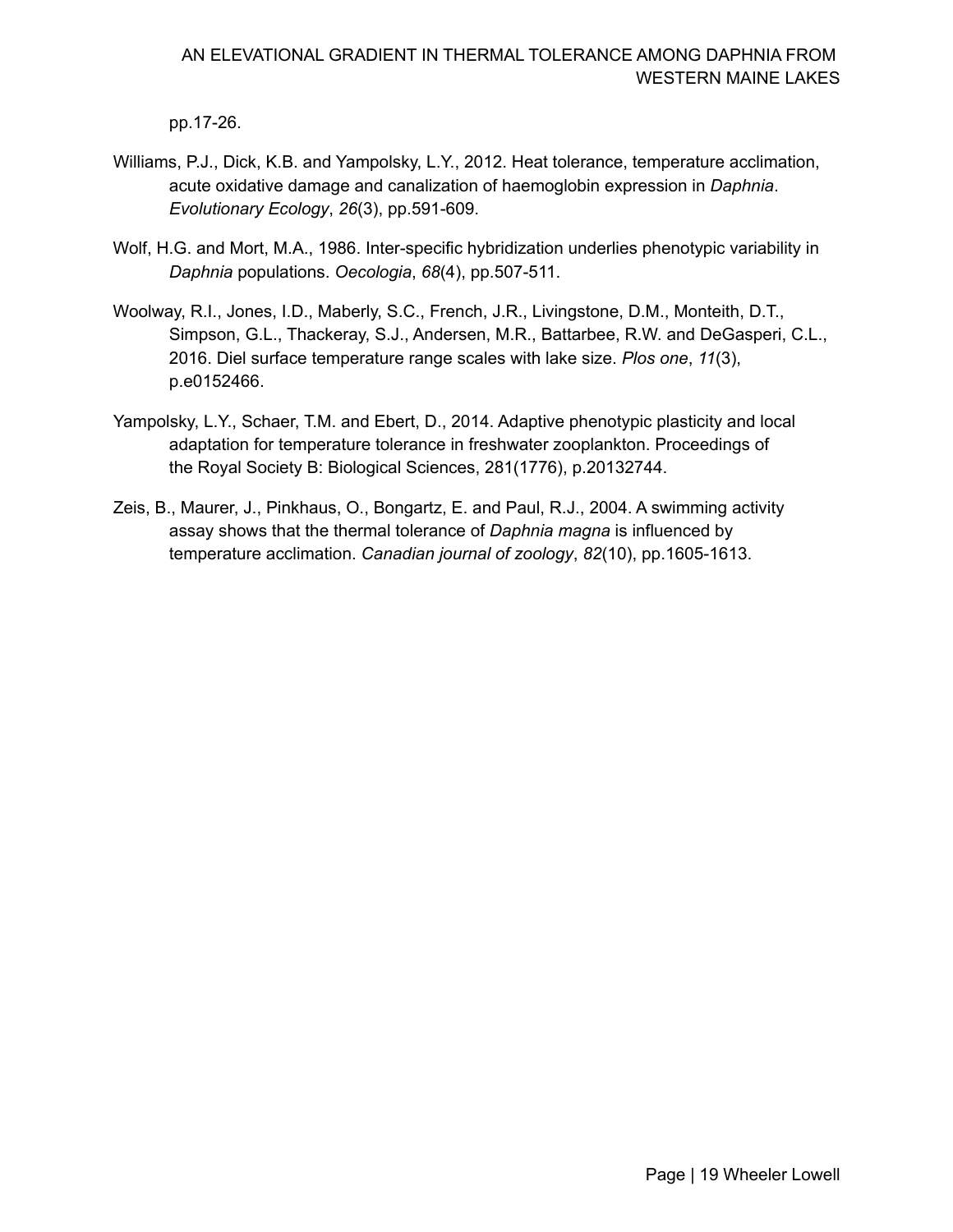## **TABLES AND FIGURES**

 Table 1. Characteristics of the five Western Maine lakes included in this study. MIDAS is a Maine statewide lake identification code. Dates are for collection of live *Daphnia* used in thermal tolerance testing. MIDAS, elevation, area, and depths are from the Lakes of Maine website (Lake Stewards of Maine 2021); latitude and longitude are from Google Maps (Google 2021).

| Lake name            | <b>MIDAS</b> | Latitude | Longitude                  | Elevation<br>(m) | Area<br>(ha) | Mean<br>depth<br>(m) | Max<br>depth<br>(m) | Date<br>collected |
|----------------------|--------------|----------|----------------------------|------------------|--------------|----------------------|---------------------|-------------------|
| Midway               |              |          | 3544 44.931221 -70.541840  | 827              | 2.83         | 3.35                 | 8.84                | 9.11.2021         |
| Eddy                 |              |          | 3546 44.920000 -70.526667  | 803              | 5.67         | 1.83                 | 6.71                | 9.11.2021         |
| Webb                 |              |          | 3572 44.697490 -70.448440  | 207              | 887.90       | 7.31                 | 12.80               | 9.18.2021         |
| Wilson               |              |          | 3682 44.594900 -70.246770  | 174              | 229.87       | 12.19                | 26.82               | 9.12.2021         |
| <b>Little Wilson</b> |              |          | 3784 44.204160 - 70.287820 | 90               | 45.33        | 6.71                 | 17.07               | 9.12.2021         |

 Table 2. Means of temperature variables and seasonal indicators of thermal regime used in analyses for five Western Maine lakes. The range of data years used to calculate means for each lake is indicated. Daylight refers to the period between 1000 and 1600 hours, while summer refers to the months May to September.

|               |                                  |                |                                                    |                  |       |               | Mean monthly daylight temperature (°C) Maximum summer temperature (°C) | Ice-out<br>date |        |
|---------------|----------------------------------|----------------|----------------------------------------------------|------------------|-------|---------------|------------------------------------------------------------------------|-----------------|--------|
| Lake          |                                  |                | MIDAS Data years May June July<br>August September |                  | Value | Date (Julian) | (Julian)                                                               |                 |        |
| Midway        | 3544 2014-2021                   |                |                                                    | 9.34 18.16 22.35 | 2142  | 17.66         | 26.10                                                                  | 195.75          | 118.00 |
| Eddy          | 3546 2014-2021                   |                |                                                    | 9.15 17.97 22.03 | 20.77 | 16.87         | 26.90                                                                  | 203.13          | 122.00 |
| Webb          | 3672 2014-2018                   | $\blacksquare$ |                                                    | 18.31 23.42      | 22.94 | 22.25         | 24.08                                                                  | 219.40          | 118.86 |
| Wilson        | 3682 2015-2021 11.83 19.71 24.24 |                |                                                    |                  | 24.61 | 21.58         | 25.88                                                                  | 211.57          | 115.86 |
| Little Wilson | 3784 2017-2018 13.90 21.80 24.67 |                |                                                    |                  | 24.32 | 21.10         | 25.53                                                                  | 207.00          | 104.63 |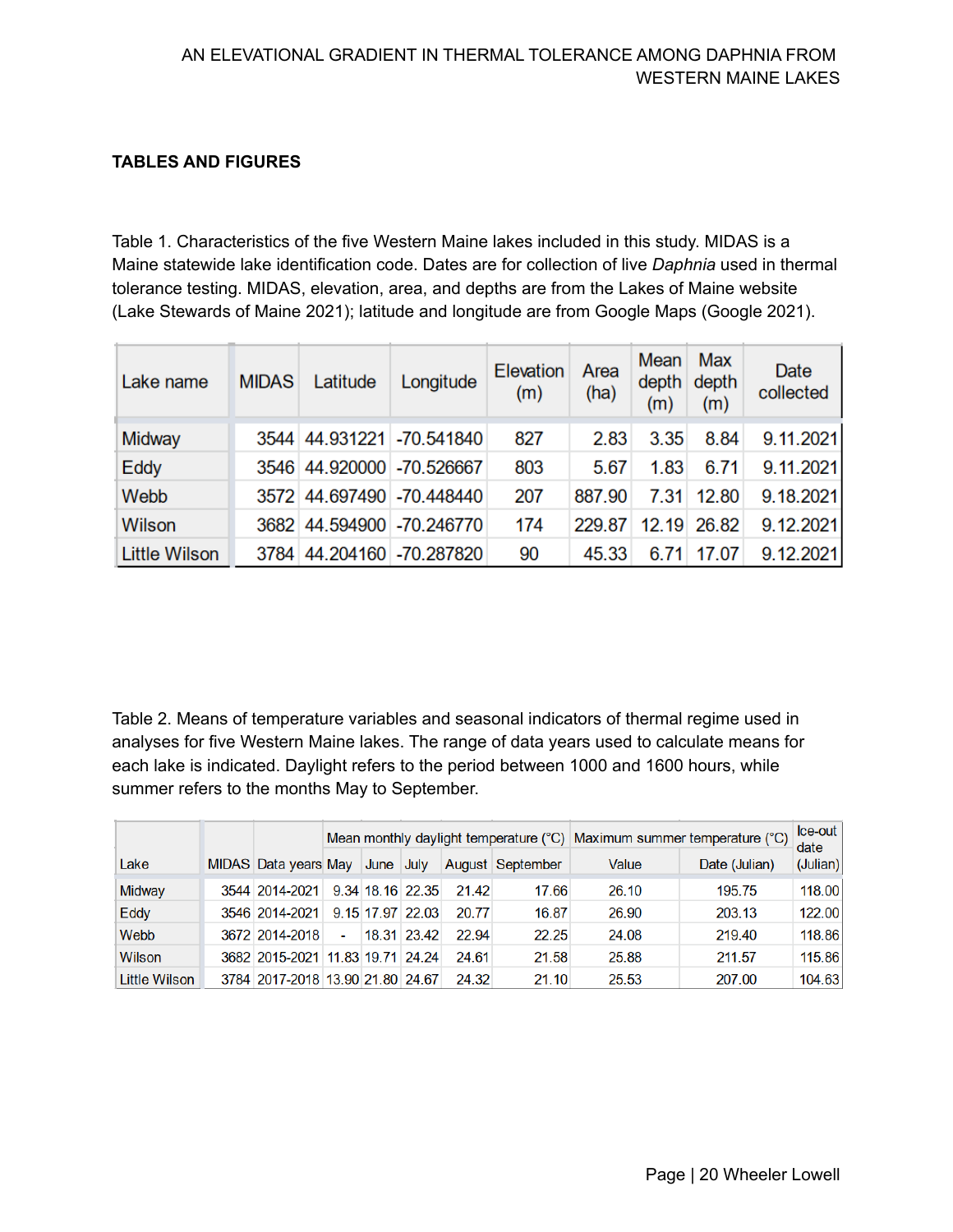| Lake                 |                 | Daphnia Daphnia Daphnia Daphnia Daphnia<br>catawba schødleri pulex | dubia | laevis | Daphnia<br>mendotae reticulata | Ceriodaphnia | <b>Totals</b> |
|----------------------|-----------------|--------------------------------------------------------------------|-------|--------|--------------------------------|--------------|---------------|
| <b>Eddy</b>          | 3               | 10                                                                 |       |        |                                |              | 14            |
| Midway               | 5               | 8                                                                  |       |        |                                |              | 14            |
| <b>Little Wilson</b> | 3               | 9                                                                  |       |        |                                |              | 13            |
| <b>Wilson</b>        | 8               | 6                                                                  |       |        |                                |              | 14            |
| Webb                 | 5               |                                                                    | 3     |        |                                |              | 15            |
| <b>Total</b>         | 24 <sub>1</sub> | 33                                                                 |       |        |                                |              | 70            |

 Table 3. Species identifications of the animals used in thermal tolerance trials. Identifications were made after trials were run using an image-based key (Haney et al. 2013).

Table 4. Regressions of time to immobilization (T $_{\text{imm}}$ ) on temperature-related variables from study lakes in Western Maine. Since the *Daphnia* assemblage from Webb appeared to differ from that in the other lakes (Table 3) and the number of *D. catawba* / *D. schødleri* tested from that lake was small (n = 5), analyses were performed both with and without the inclusion of Webb.

|                                    |                      | 5 lakes<br>(Webb included) |               | 4 lakes<br>(Webb excluded) |                       |  |  |
|------------------------------------|----------------------|----------------------------|---------------|----------------------------|-----------------------|--|--|
|                                    | Independent variable | $r^2$                      | р             | $r^2$                      | р                     |  |  |
|                                    | May                  | 0.105                      | 0.021         | 0.105                      | 0.02                  |  |  |
| Mean                               | June                 | 0.023                      | 0.26          | 0.07                       | 0.06                  |  |  |
| monthly<br>daylight<br>temperature | July                 | 0.129                      | 0.007         | 0.165                      | 0.003                 |  |  |
|                                    | August               | 0.159                      | 0.002         | 0.205                      | 0.0008                |  |  |
|                                    | September            | 0.245                      | 0.0001        | 0.21                       | 0.0007                |  |  |
| <b>Maximum</b><br>summer           | Value                | 0.123                      | 0.008         | 0.028                      | 0.24                  |  |  |
| temperature                        | Date                 | 0.374                      | $5.55 e^{-7}$ |                            | $0.353$ 4.34 $e^{-6}$ |  |  |
|                                    | Ice-out date         | 0.002                      | 0.723         | 0.014                      | 0.393                 |  |  |
|                                    | <b>Body length</b>   | 0.015                      | 0.368         | 0.021                      | 0.31                  |  |  |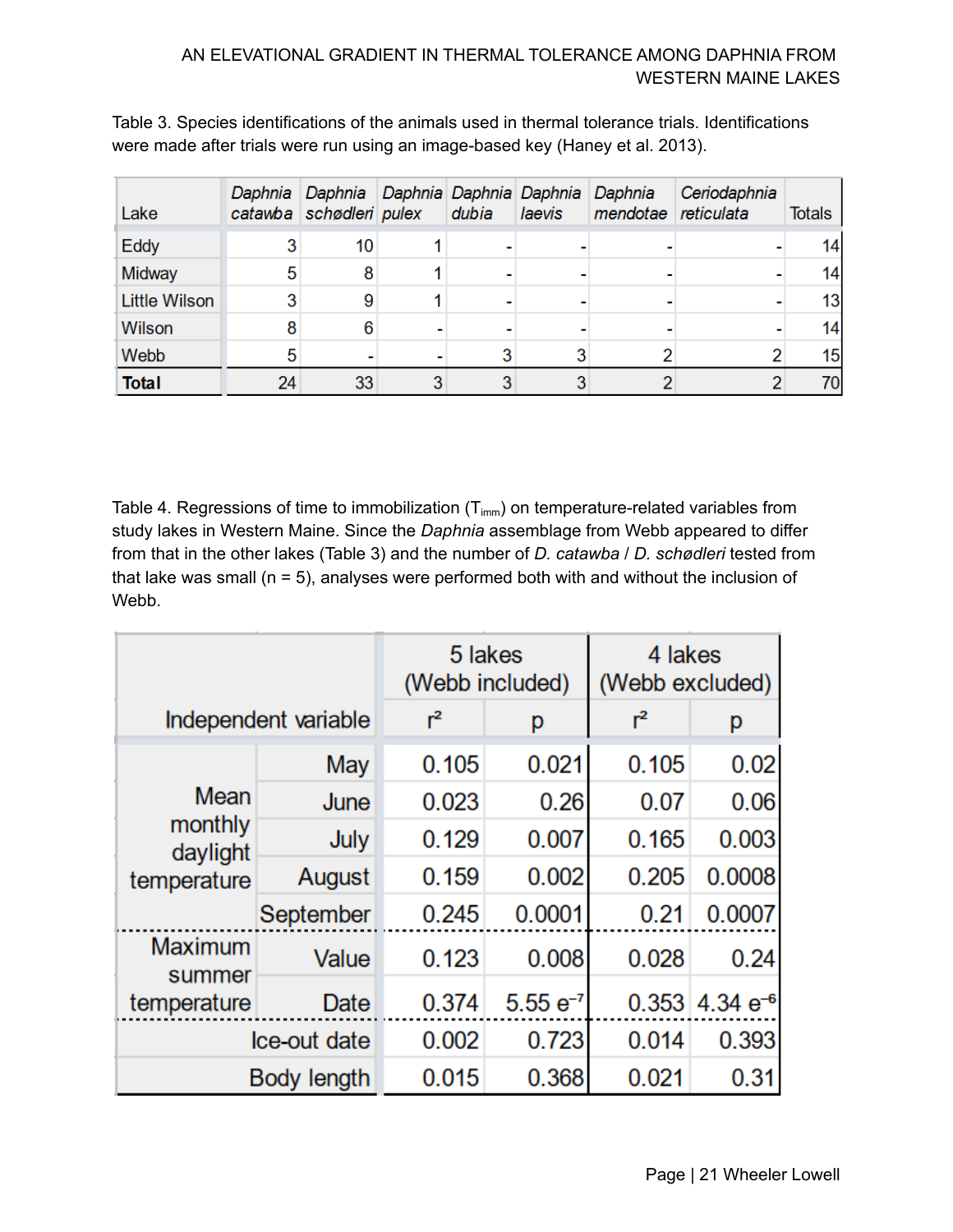Table 5. Correlations of T<sub>imm</sub> with temperature-related variables, and of temperature variables with geomorphological characteristics for the study lakes in Western Maine, allowing an assessment of the two-step impacts of geomorphological variables on  ${\mathsf T}_{\textsf{imm}}$  through their effects on temperature. Since the *Daphnia* assemblage from Webb appeared to differ from that in the other lakes (Table 3) and the number of *D. catawba* / *D. schødleri* tested from that lake was small (n = 5), analyses were performed both with and without the inclusion of Webb.

|           |                                                  |                       |                            | 5 lakes (Webb included) |               |                 |                                                      |                |                                       | 4 lakes (Webb excluded) |                         |                |          |                 |       |
|-----------|--------------------------------------------------|-----------------------|----------------------------|-------------------------|---------------|-----------------|------------------------------------------------------|----------------|---------------------------------------|-------------------------|-------------------------|----------------|----------|-----------------|-------|
|           |                                                  |                       | $\mathsf{T}_{\texttt{mm}}$ |                         | Elevation     |                 | Latitude                                             |                | Area                                  |                         | <b>Elevation</b>        |                | Latitude |                 | Area  |
|           |                                                  |                       | $r^2$                      | r <sup>2</sup>          | р             | $r^2$           | p                                                    | r <sup>2</sup> | p                                     |                         | p                       | r <sup>2</sup> | р        | $r^2$           | p     |
|           | <b>Mean</b><br>monthly<br>davight<br>temperature |                       | May 0.105 0.911            |                         |               | $0.046$ 0.988   |                                                      | $0.006$ 0.160  |                                       |                         | 0.600 0.911 0.046 0.988 |                |          | $0.006$ 0.160   | 0.600 |
|           |                                                  |                       | June 0.023 0.520           |                         |               | $0.170$ $0.932$ |                                                      | $0.008$ 0.052  | 0.713 0.833                           |                         |                         | $0.087$ 0.996  |          | $0.001$ 0.083   | 0.711 |
| variables |                                                  |                       | July 0.129 0.899           |                         | $0.014$ 0.864 |                 | $0.022$ 0.035                                        |                |                                       |                         | 0.762 0.983 0.009 0.871 |                |          | 0.067 0.374     | 0.389 |
|           |                                                  | August 0.159 0.875    |                            |                         |               |                 | $0.020$ 0.708 0.074 0.051                            |                |                                       |                         | 0.715 0.954 0.024 0.715 |                |          | 0.154 0.559     | 0.253 |
| rature    |                                                  | September 0.245 0.905 |                            |                         |               |                 | $0.013$ 0.454 0.213 0.463                            |                | $0.206 \, 0.947$                      |                         | $0.027$ 0.696           |                |          | $0.166$ 0.580   | 0.238 |
| Tempel    | <b>Maximum</b><br>summer<br>temperature          |                       | Value 0.123 0.425          |                         |               | $0.234$ 0.119   |                                                      |                | $0.569$ 0.798 0.041 0.630 0.206 0.650 |                         |                         |                |          | $0.194$ 0.149   | 0.614 |
|           |                                                  |                       | Date 0.374 0.581           |                         |               | $0.134$ 0.137   |                                                      | $0.540$ 0.746  |                                       | 0.059 0.693             |                         | 0.168 0.394    |          | $0.372$ $0.650$ | 0.194 |
|           | $\text{Ice-out date}$ 0.002 0.423                |                       |                            |                         |               |                 | $0.235 \, 0.874$ 0.020 0.047 0.725 0.642 0.199 0.909 |                |                                       |                         |                         |                |          | $0.047$ 0.012   | 0.892 |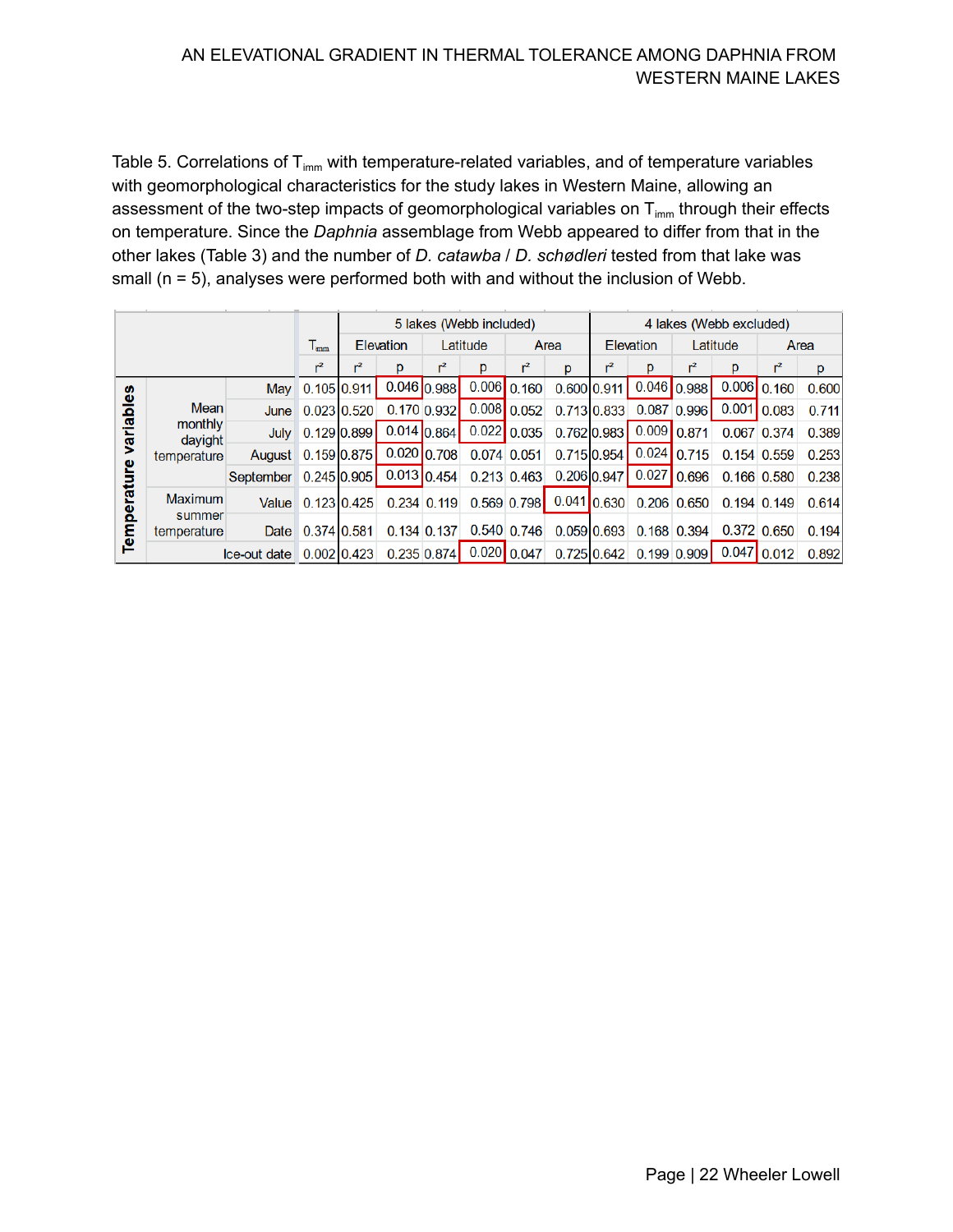

 Figure 1. Locations of the five Western Maine lakes used in the study. Distances between lakes ranged from 2 - 83 km.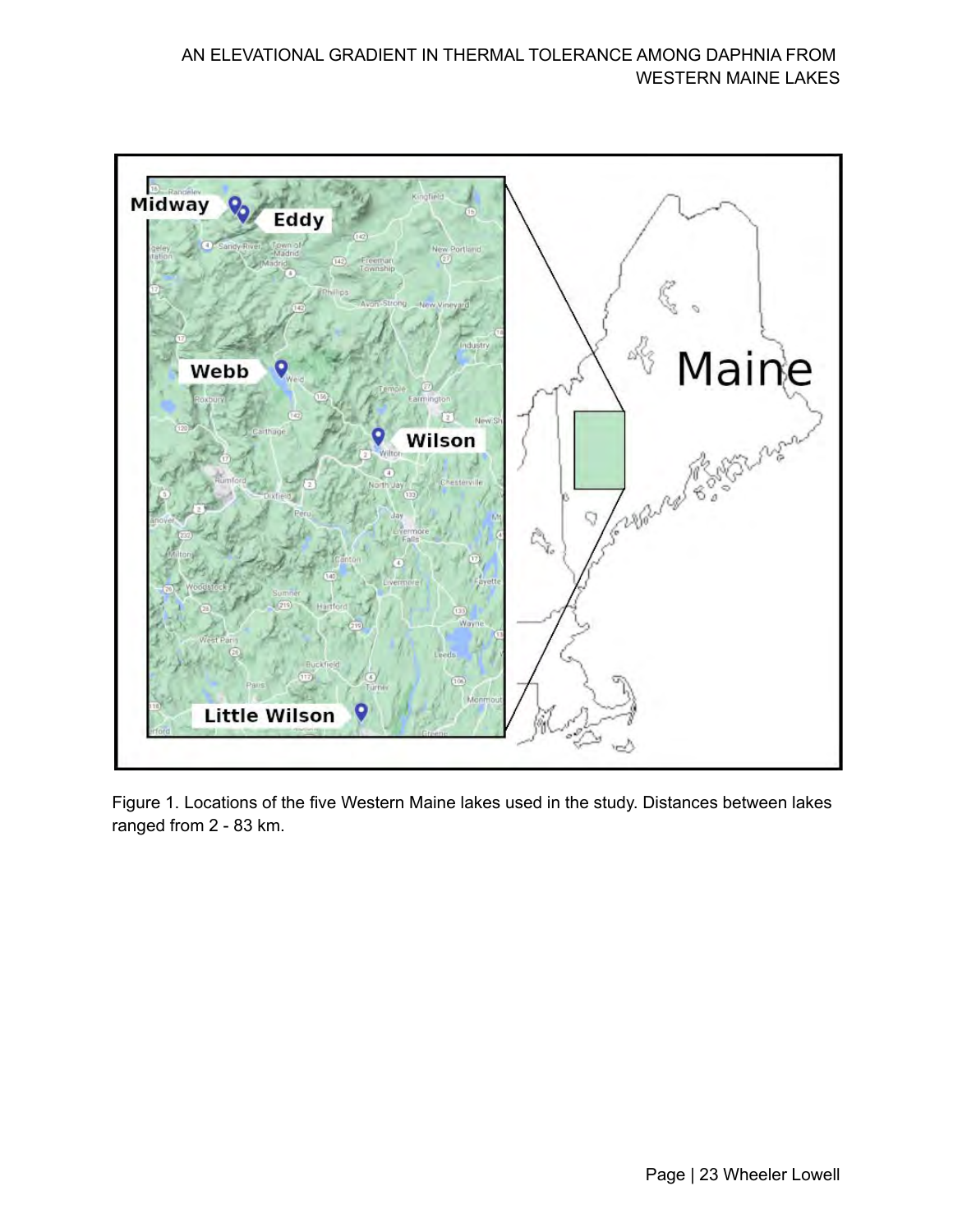

MIDAS #3544 Eddy Pond Sandy River Pit, Franklin Co. - Delomne Page 29 - 7.4 acres Sandy River Plt, Franklin Co - Delorme Page 29 - 14 acres  $\begin{tabular}{ccc} $\mathscr{P}^{\text{max}}$ & Band Larnch & $\Phi$ & Law Sarysk Blations & $\stackrel{\text{def}}{=} $D\psi_i(\theta)$ & $\text{[F1]}$ \\ $0.02$ & $0.09$ & $0.12$ \\ \end{tabular}$  $\hat{\circledast}$ 



 Figure 2. Aerial photographs of the five Western Maine lakes studied. The circular marks represent the locations where plankton tows were made.

**MIDAS #3546** 

 $\oplus$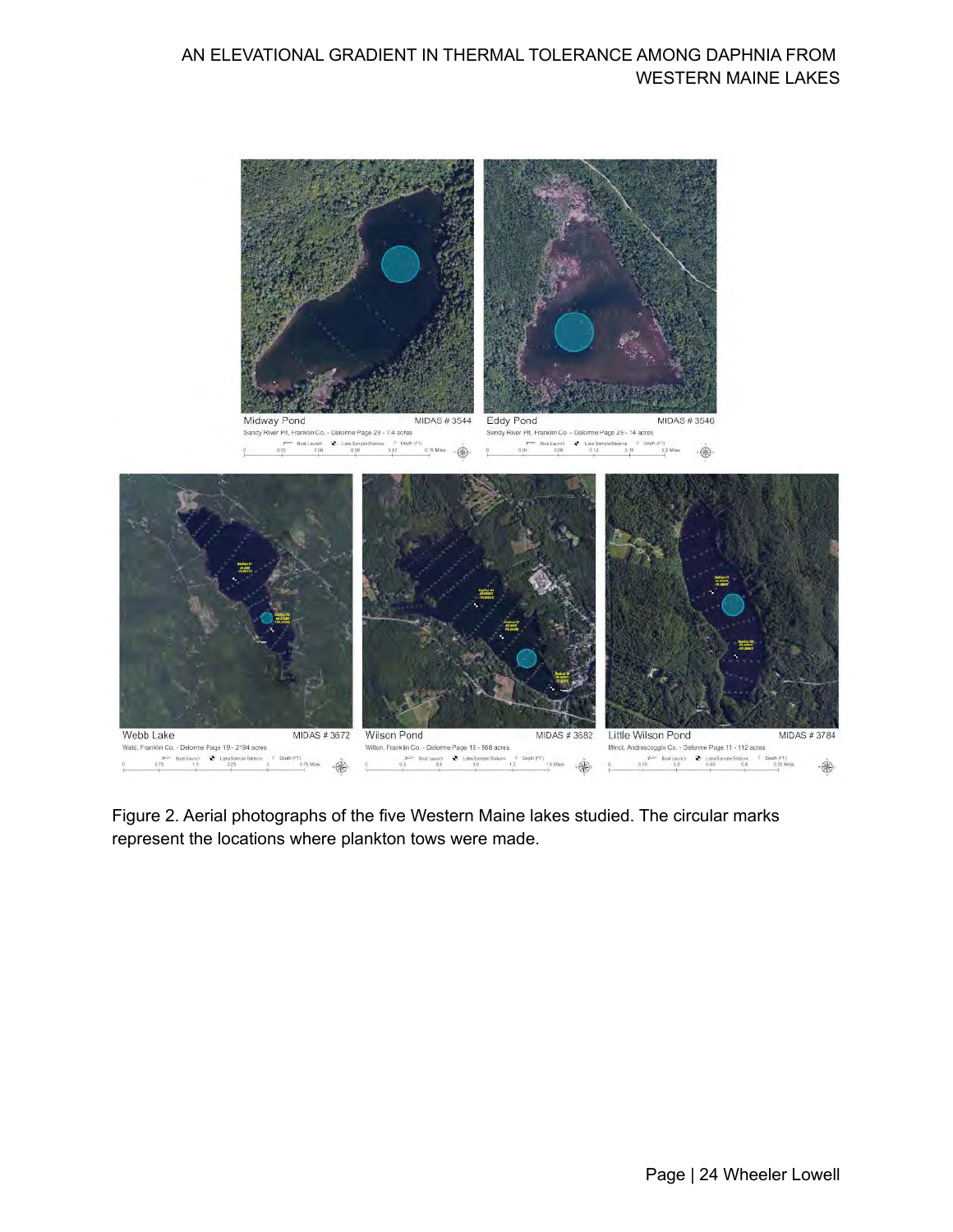

 Figure 3. **a.** Time to immobilization (Timm) did not differ between *Daphnia catawba* and *Daphnia schødleri* used in the study, but body length **b.** did. Box-and-whisker plots report median, first and third quartile, and range.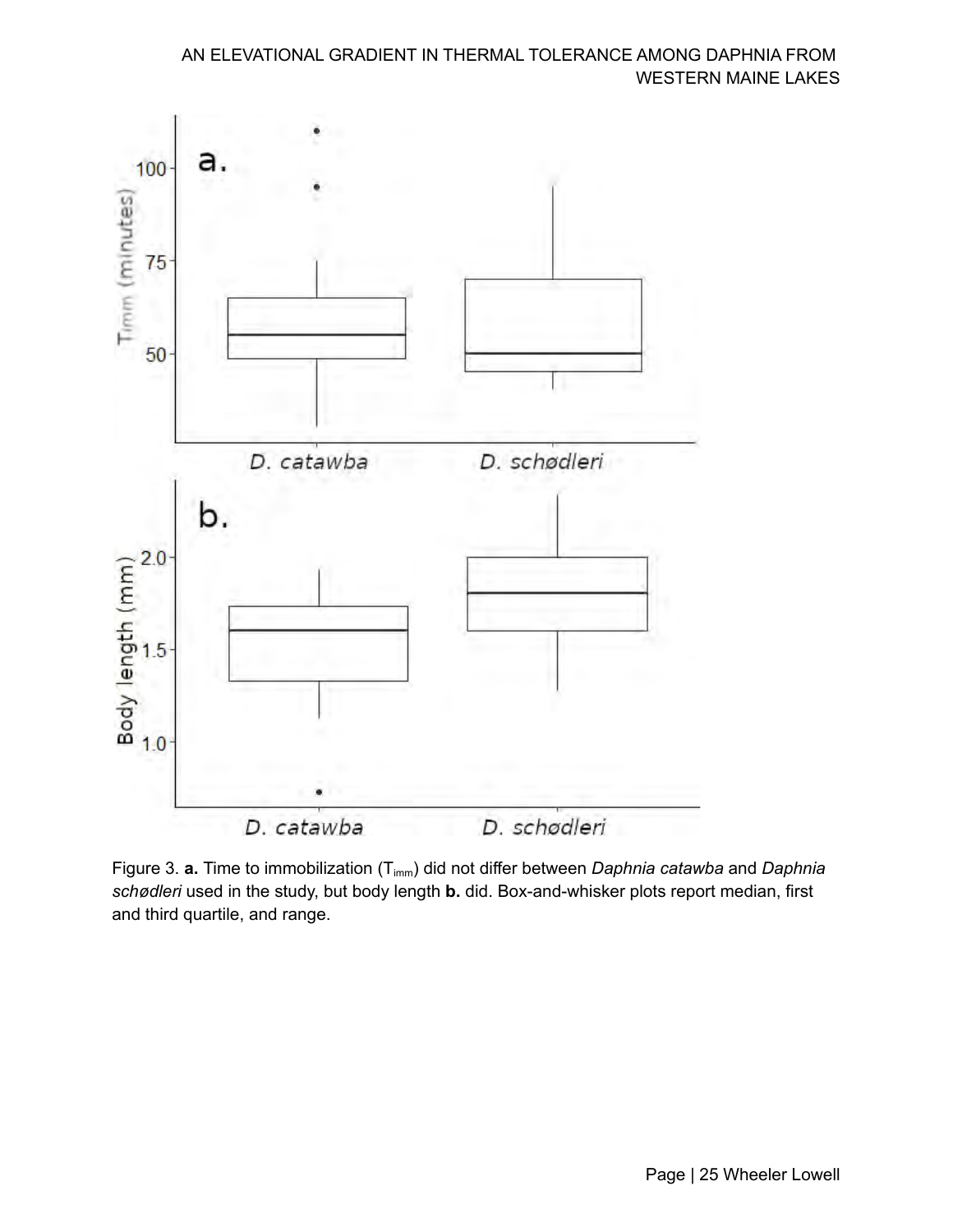

Figure 4. Dependence of thermal tolerance (time to immobilization  $\mathsf{T}_{\mathsf{imm}}$ ) on four temperature-related variables (date of maximum temperature and mean monthly daylight temperatures for July, August, and September) in the 5 lakes studied in Western Maine. Correlation coefficients ( $r^2$ ) and significance (p) of each relationship are reported in Table 4.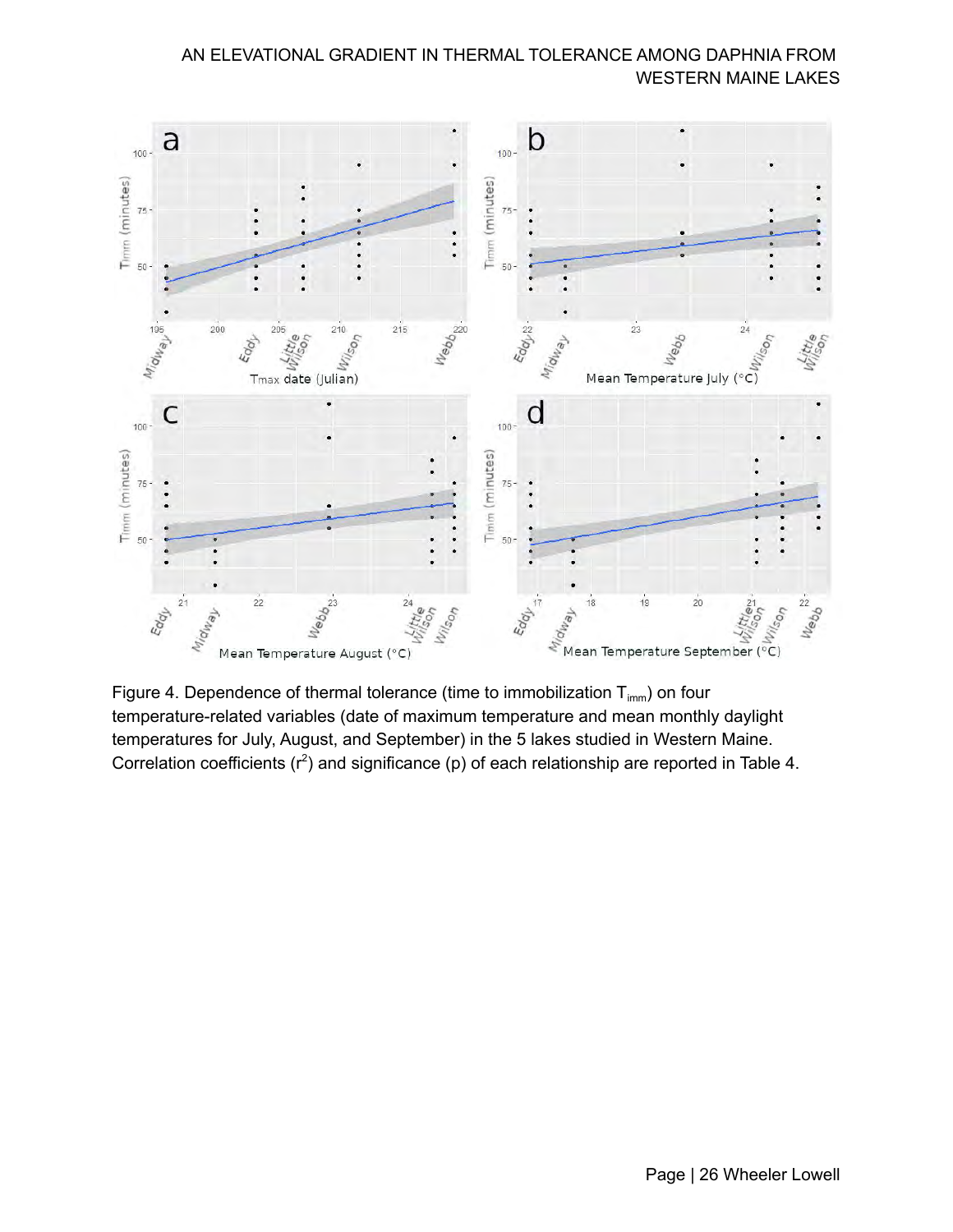

Figure 5. **a.** Time to immobilization (T<sub>imm</sub>) and **b.** body length both differed among lakes used in the study. Box-and-whisker plots report median, first and third quartile, and range. Colored lines connect groups that did not differ significantly (p > 0.05) by *a posteriori* Tukey's HSD testing.